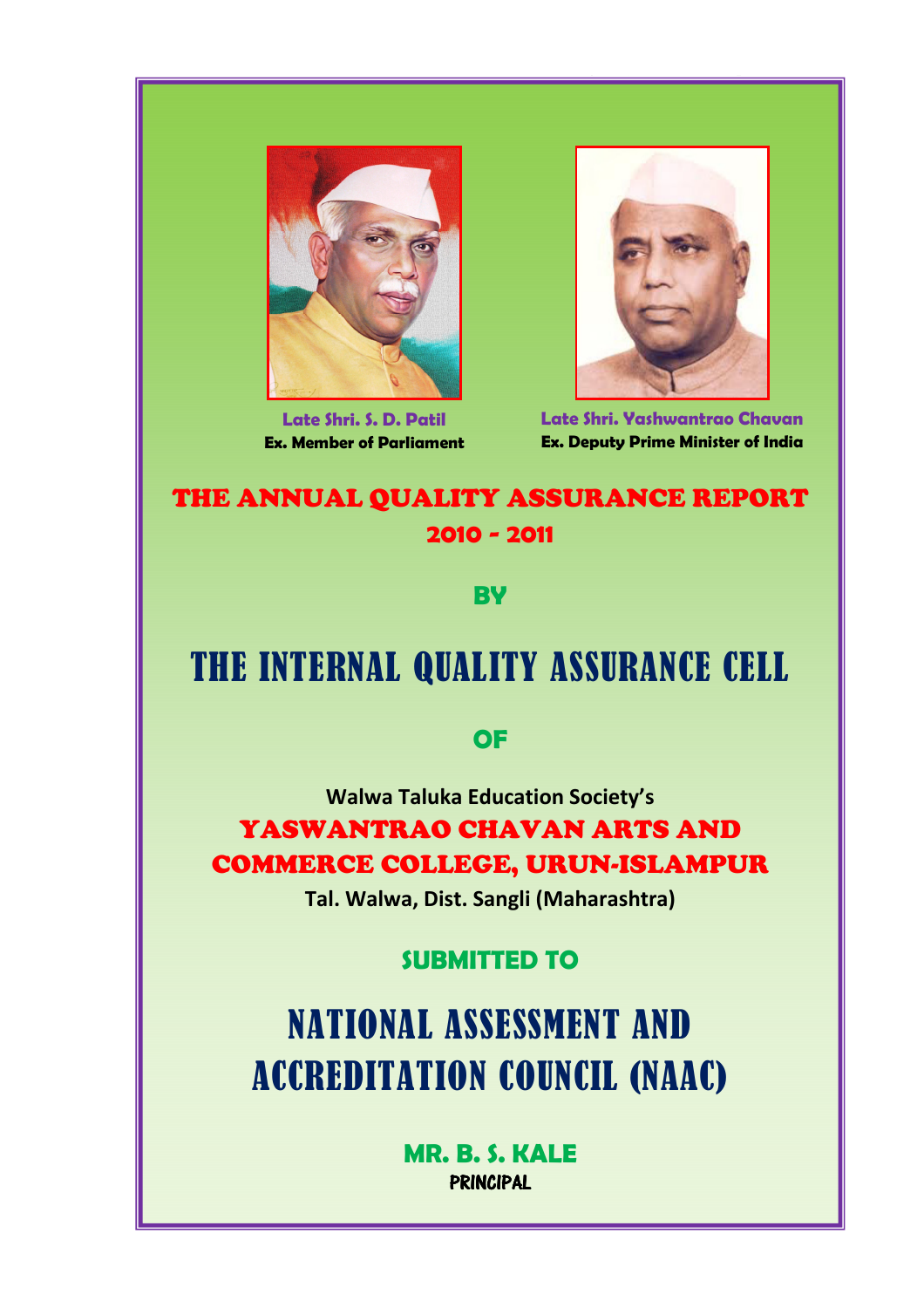

| Sr. No            | <b>Topics</b>                        | Page No.    |  |
|-------------------|--------------------------------------|-------------|--|
| 1.                | <b>Introduction</b>                  | 1           |  |
| 2.                | <b>Mission and Goals</b>             | $\mathbf 2$ |  |
| 3.                | <b>Profile of the College</b>        | 3           |  |
| 4.                | <b>Annual Quality Assurance Cell</b> | 6           |  |
| <b>D</b> PART 'A' |                                      |             |  |
| 5.                | <b>Plan of Action</b>                | 8           |  |
| 6.                | <b>Plan Worked Out</b>               |             |  |
| <b>D</b> PART 'B' |                                      |             |  |
| 7.                | Questionnaire                        | 11          |  |
| <b>D</b> PART 'C' |                                      |             |  |
| 8.                | <b>The Future Plan</b>               | 27          |  |
|                   |                                      |             |  |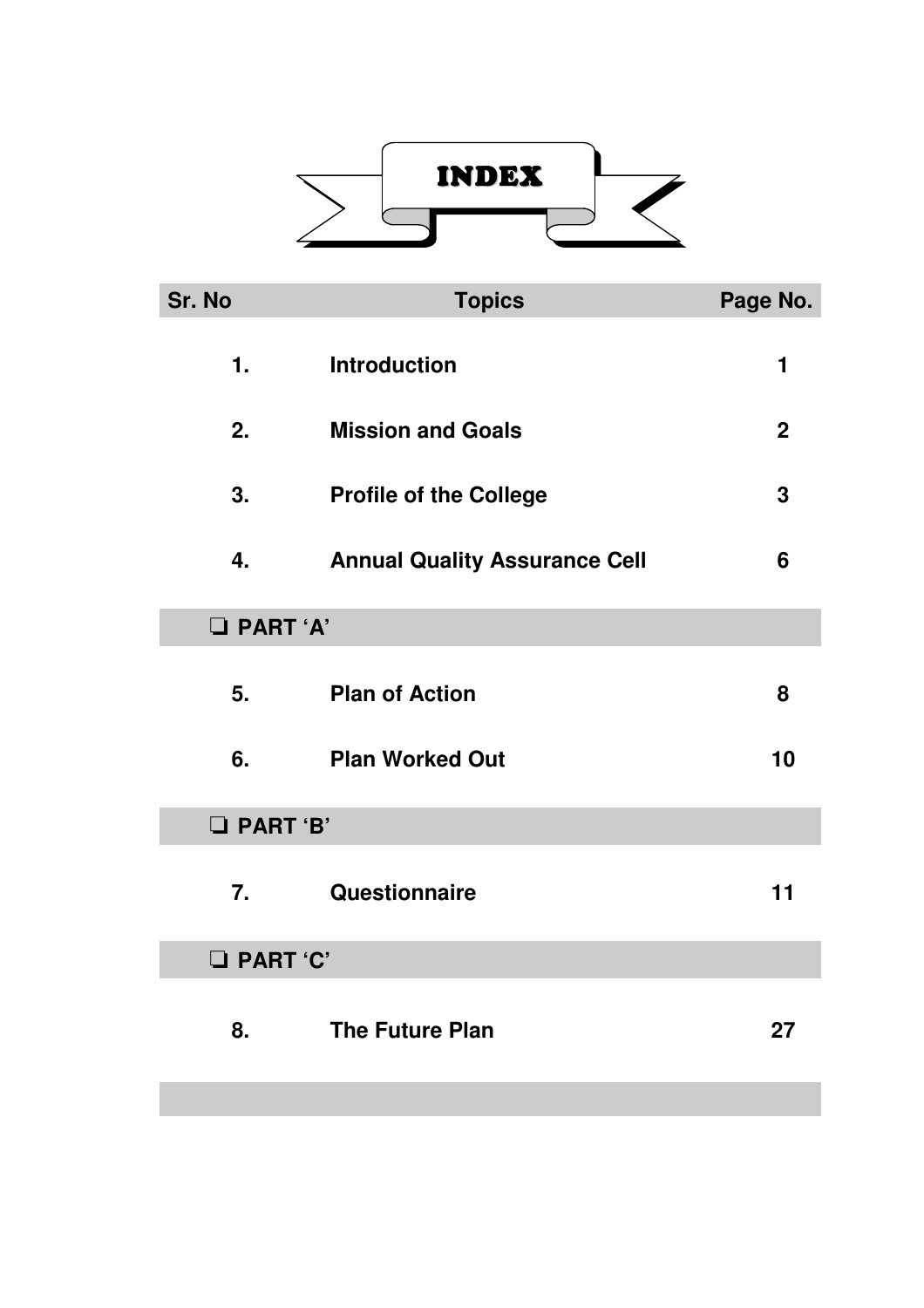

*It gives me great pleasure to present the Annual Quality Assurance Report (AQAR) of the academic year 2010-2011, prepared by Internal Quality Assurance Cell (IQAC) of our college to the National Assessment and Accreditation Council (NAAC). Our college has been educating and assessing students from economically, educationally and socially backward classes since June 1970. NAAC has provided us an opportunity to identify the areas of our strengths, weakness and limitations.* 

*We have made sincere efforts and honest retrospection while preparing this AQAR. This report has been presented according the guidelines formulated by the NAAC. We feel it is a matter of pride and privilege for our college. In this report we have highlighted our strengths and not ignored to mention our inherent and other weaknesses. We are sure to become aware of our shortcomings and strengths which would help us to attain our goal more effectively.* 

*We hope and believe that we have come up to the expectations of NAAC.* 

**Mr. B. S. Kale**  *Principal Yashwantrao Chavan Arts & Commerce College, Urun-Islampur, Dist. Sangli*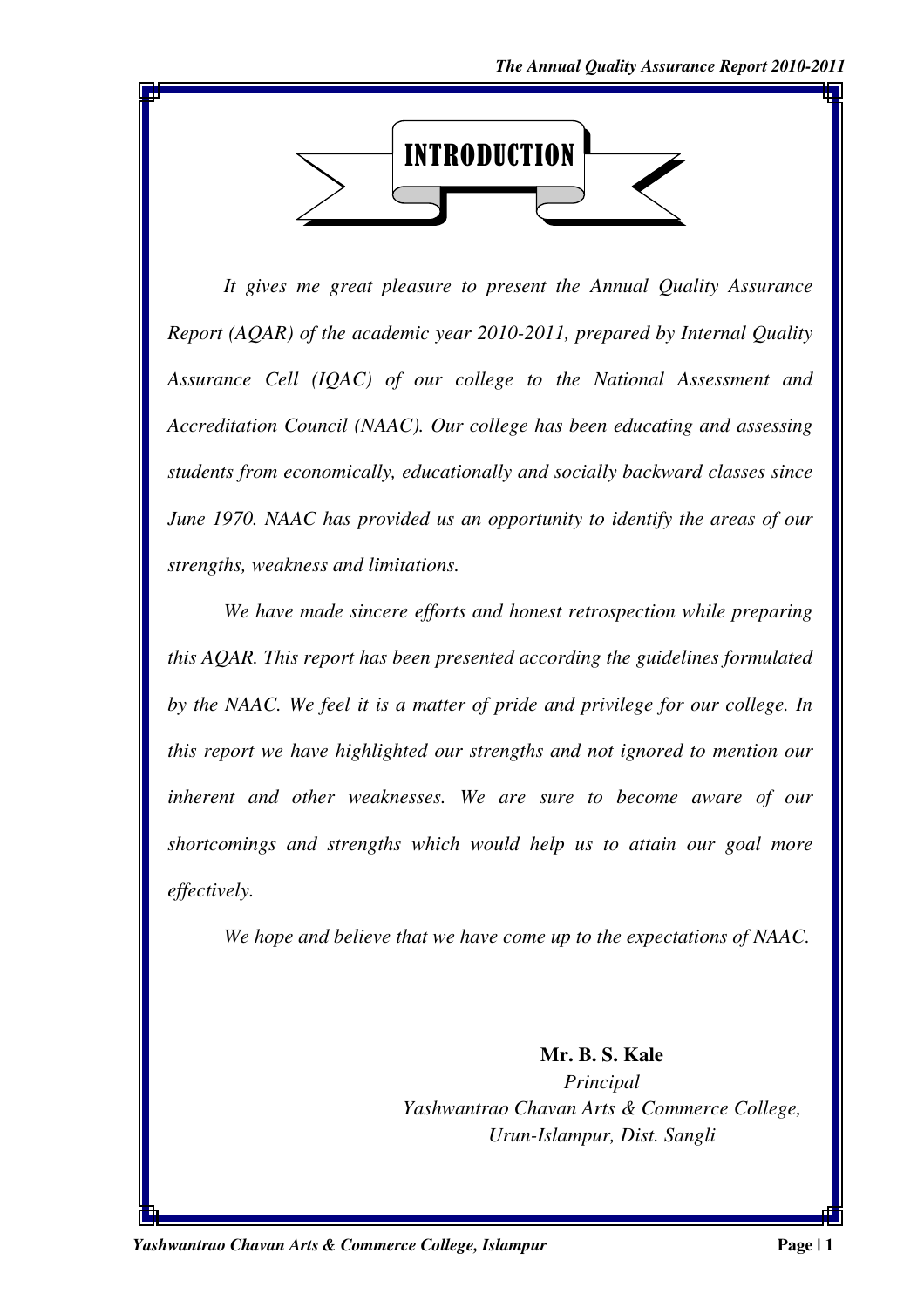

- 1. Education for the welfare and betterment of the mass
- 2. The overall personality development of the students.



- 1. To impart liberal and efficient education to the residents of Walwa Taluka and nearby areas in general.
- 2. To attain and inculcate discipline in terms of regularity, sincerity and punctuality amongst the students.
- 3. To aim at overall personality development of the student through extra circular activities.
- 4. To organise various extension activities in addition to N. S. S. for cultivation of values like national integration, patriotism, equality, humanism, socialism, secularism and peace.
- 5. To provide efficient mechanism for self-appraisal and performance appraisal of the teachers.
- 6. To promote literacy activities in the college.
- 7. To encourage students to participate in extra-curricular activities.
- 8. To organise lectures of eminent personalities in the various fields.
- 9. To attain community and social development through infrastructural facilities of the institution.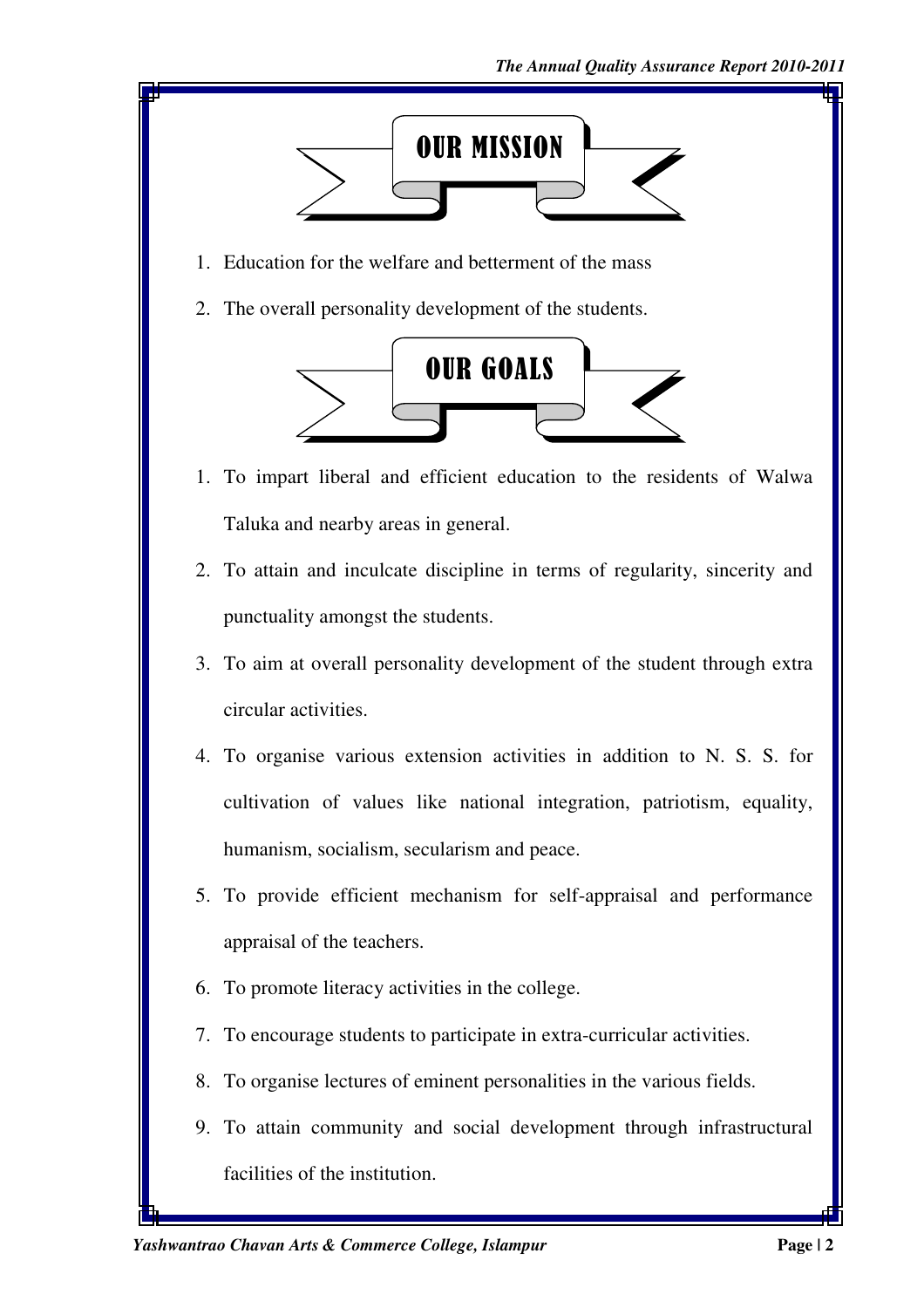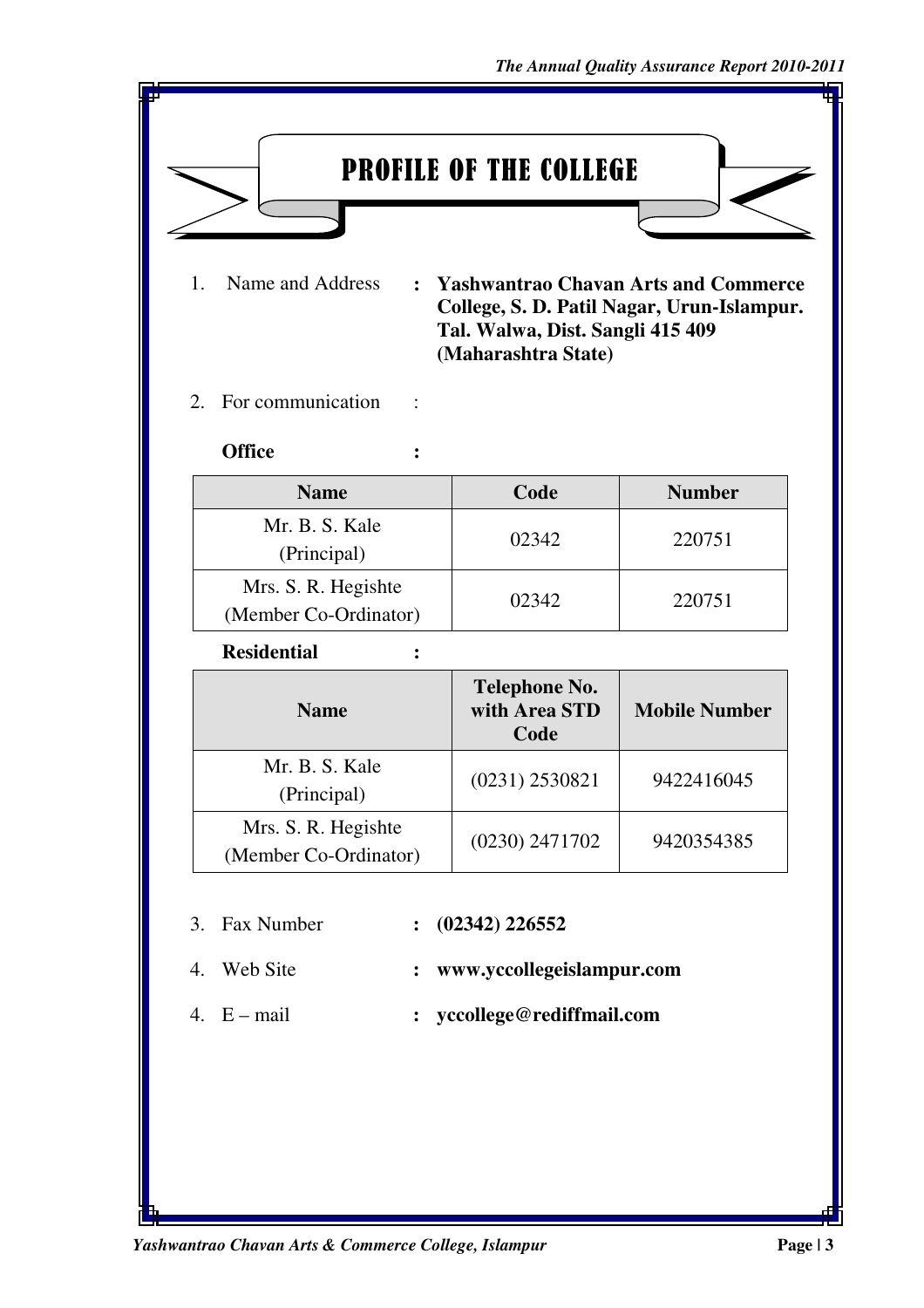## ' *Profile of the College :*

Yashwantrao Chavan Arts and Commerce College is situated at Urun-Islampuer in Walwa Taluka Education Society, which ahs been rendering valuable service in the field of education in the backwoods of Maharashtra since 1945. It was founded in pursuit of its motto '*Bahujan Hitay, Bahujan Sukhay*' (For the good of many, for the prosperity of many) by Late Mr. S. D. Patil and his co-workers.

The college has already two faculties Arts and Commerce. The faculty of Arts offers three year integrated course in English, Marathi, Hindi, History, Geography and Economics with provision for instruction in Political Science, Sociology and Physical Education as optional subjects in the first and second year. The faculty of commerce offers three year integrated course in Advanced Accountancy and Industrial Management.

In addition to these two faculties, our college has introduced three years Bachelor Degree Programme in Business Administration (B. B. A.). The college has also introduced three year Bachelor Degree Programme in Computer Application (B. C. A.) from 2008-2009 aimed at developing versatile professional skills in computer world.

The college has also introduced a Career oriented course like '*Certificate Course in Journalism*'.

The college is imparting quality education. It is trying to bring collegiate education to an economically, socially backward students through extra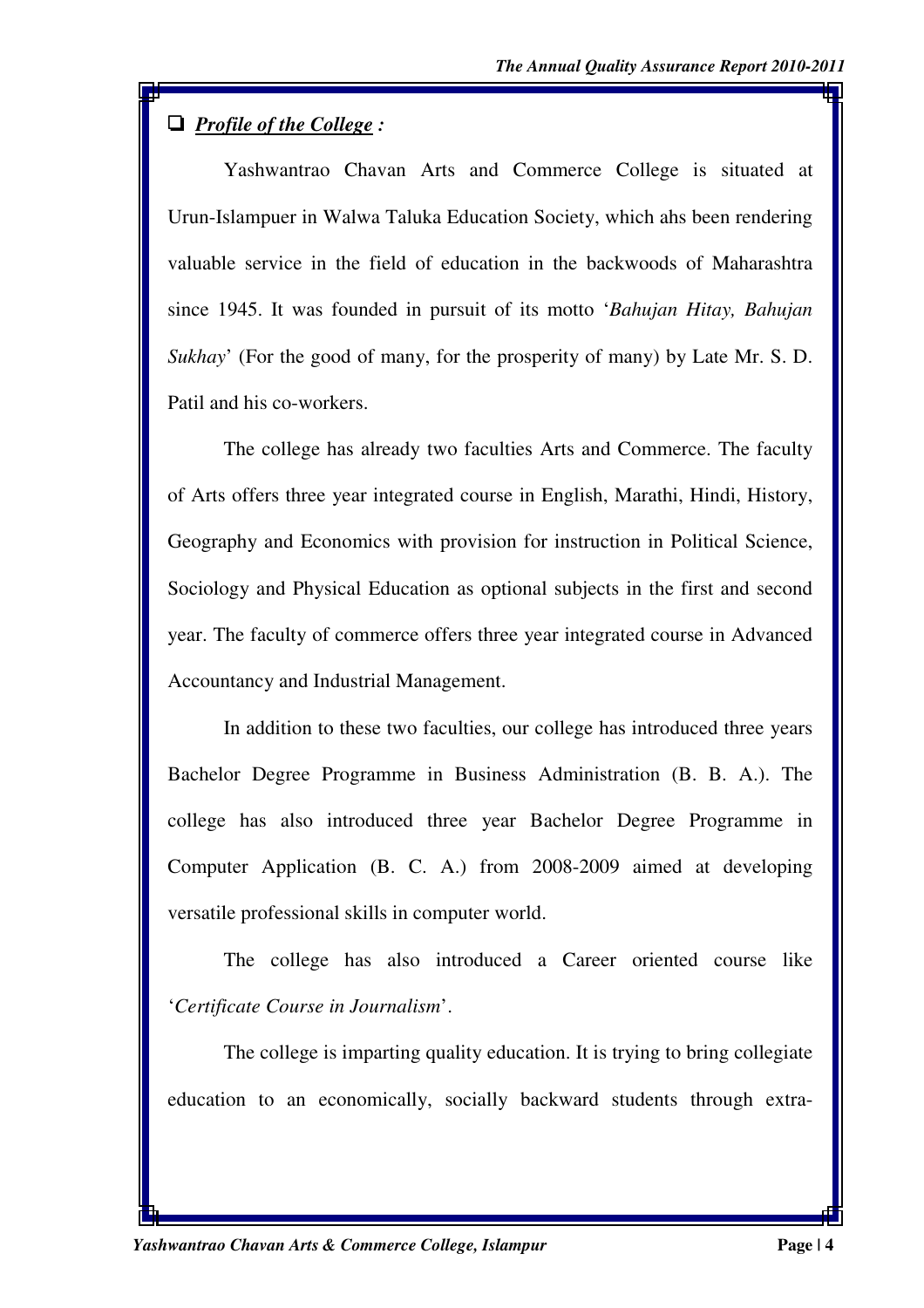curricular activities and co-curricular activities, especially through N. S. S., Sports and Physical Education Department.

Our College has secured great success in University Examination. They have also achieved excellence in sport. Some of our faculty members are members of various academic bodies. Majority of the teachers are involved in the University Examinations. They are working as Senior Supervisors, Paper Setters, Examiners and Moderators. Some teacher also worked as a Subject Expert in Selection Committee of University. Some teachers are recognised as Post-Graduate Teachers of the University and are invited PG teaching in neighbouring colleges. Some faculty members have attended National / International Conferences / Seminars and presented their research papers. They have also published their research activities in National / International Journals. The research culture and the computer culture are developed in the institute.

*Yashwantrao Chavan Arts & Commerce College, Islampur* **Page | 5**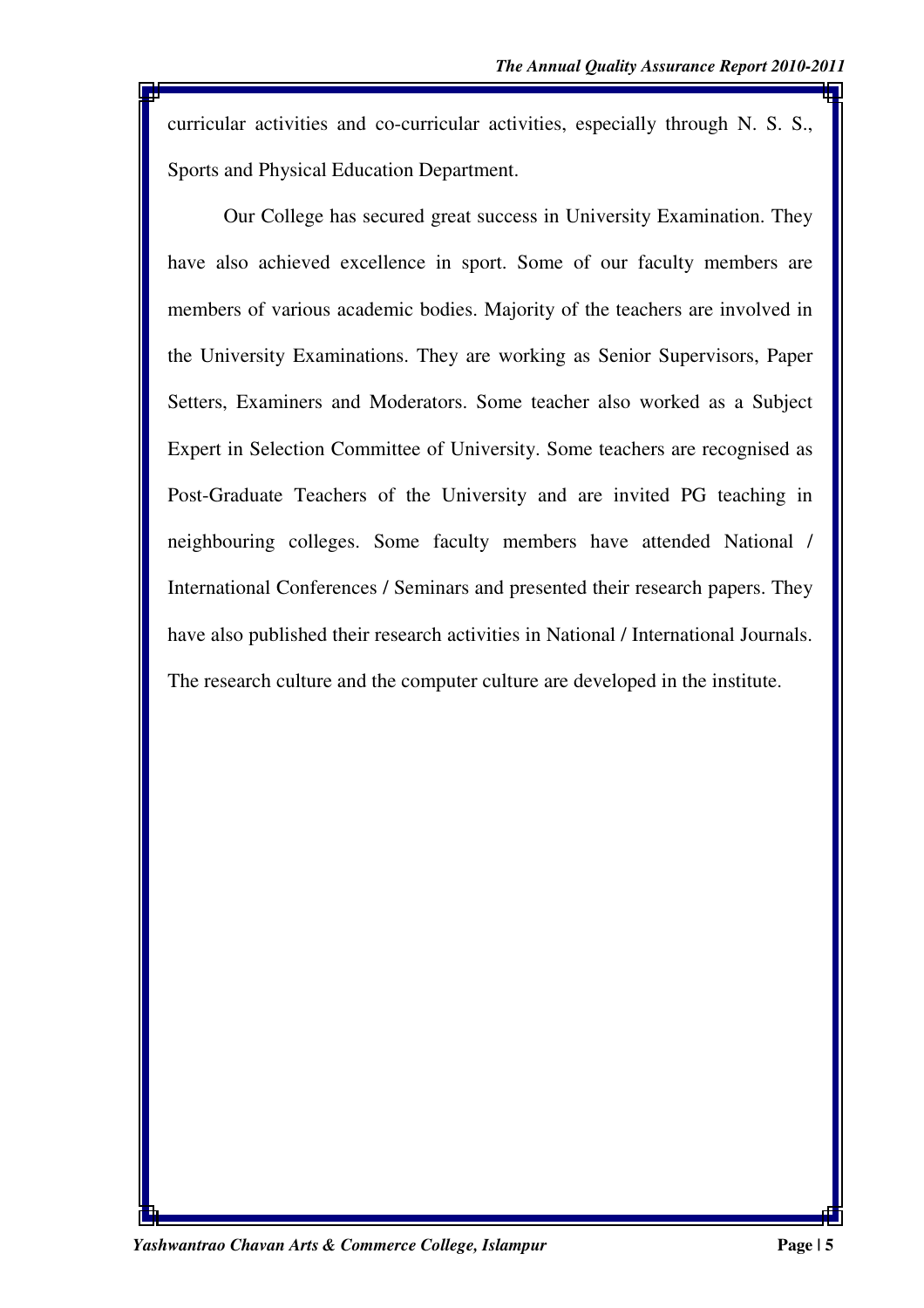# ANNUAL QUALITY ASSURANCE REPORT 2010-2011

In pursuance of the National Action Plan of the NAAC for performance, evaluation, assessment and accreditation and quality upgradation of higher education, Yashwantrao Chavan Arts and Commerce College has established Internal Quality Assurance Cell, as a post- accreditation quality substance measure. The members of the cell are:

**Chair Person** 

**Mr. B. S. Kale**  (Principal)

# **Faculty Members**

Mr. R. N. Sanap Mr. V. K. Borage Mr. E. R. Patil Mr. V. B. Patil Mr. H. A. Narayankar Mr. A. R. Shinde Mr. A. M. Jadhav Mr. A. S. Patil Mr. S. R. Mane

**Members from the Management** 

**Adv. B. S. Patil**  (Honourable General Secretary of the society) **Adv. Dhairyashil Patil**  (Honourable Joint Secretary of the society)

*Yashwantrao Chavan Arts & Commerce College, Islampur* **Page | 6**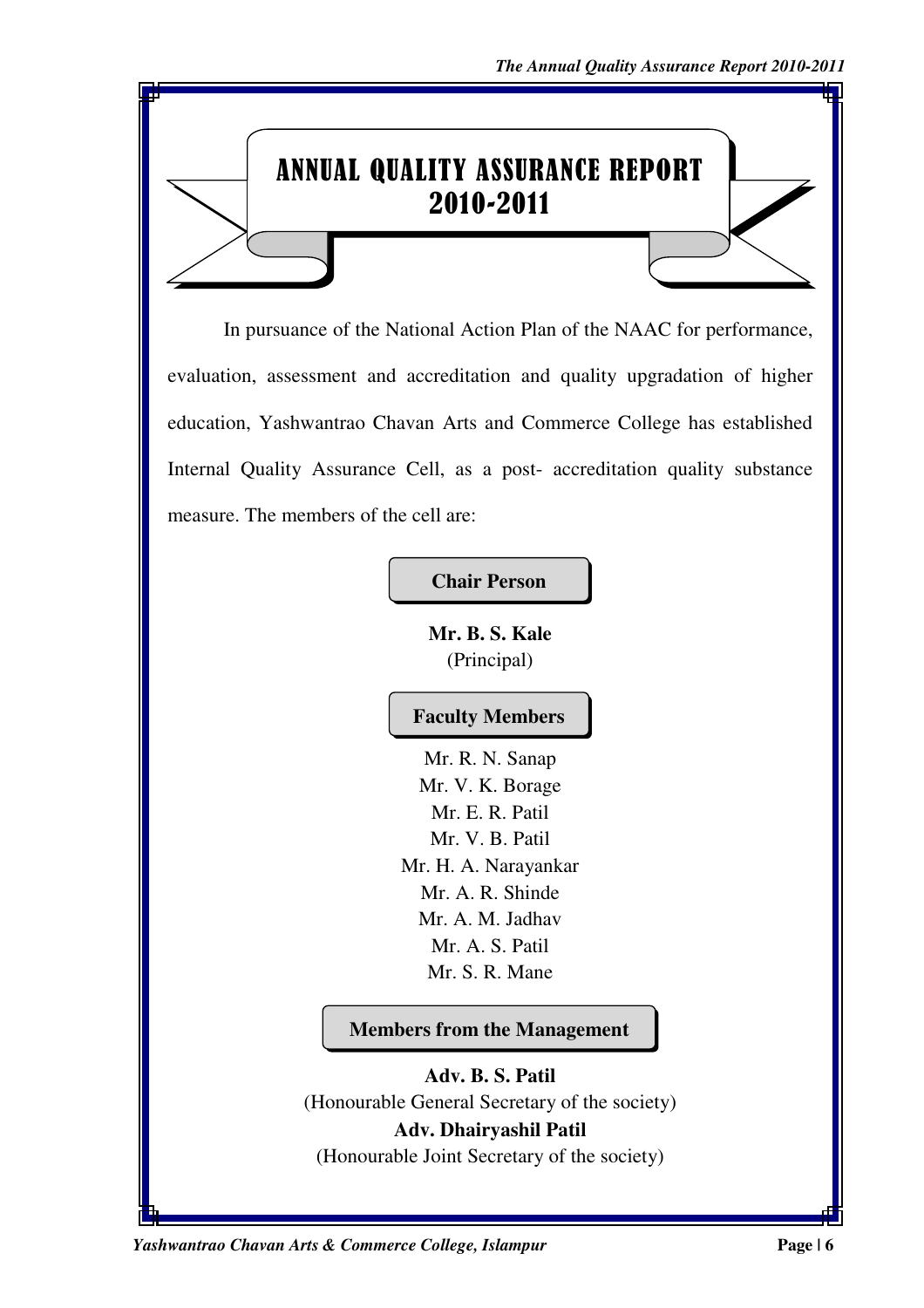#### **Senior Administrative Officers**

**Mr. B. R. Kute**  (Office Superintendent)

> **Mr. S. A. Mali**  (Head Clark)

> **Mr. D. B. Patil**  (Librarian)

**Nominee from Local Society** 

**Mr. L. G. Dabhole** 

**Mr. Jaywant Jadhav** 

**Member from Alumni** 

**Prof. D. Y. Jamadar** 

**Member from Students** 

**Miss Anjana Alavane**

**Member Co-ordinator** 

**Mrs. S. R. Hegisthe** 

*Yashwantrao Chavan Arts & Commerce College, Islampur* **Page | 7**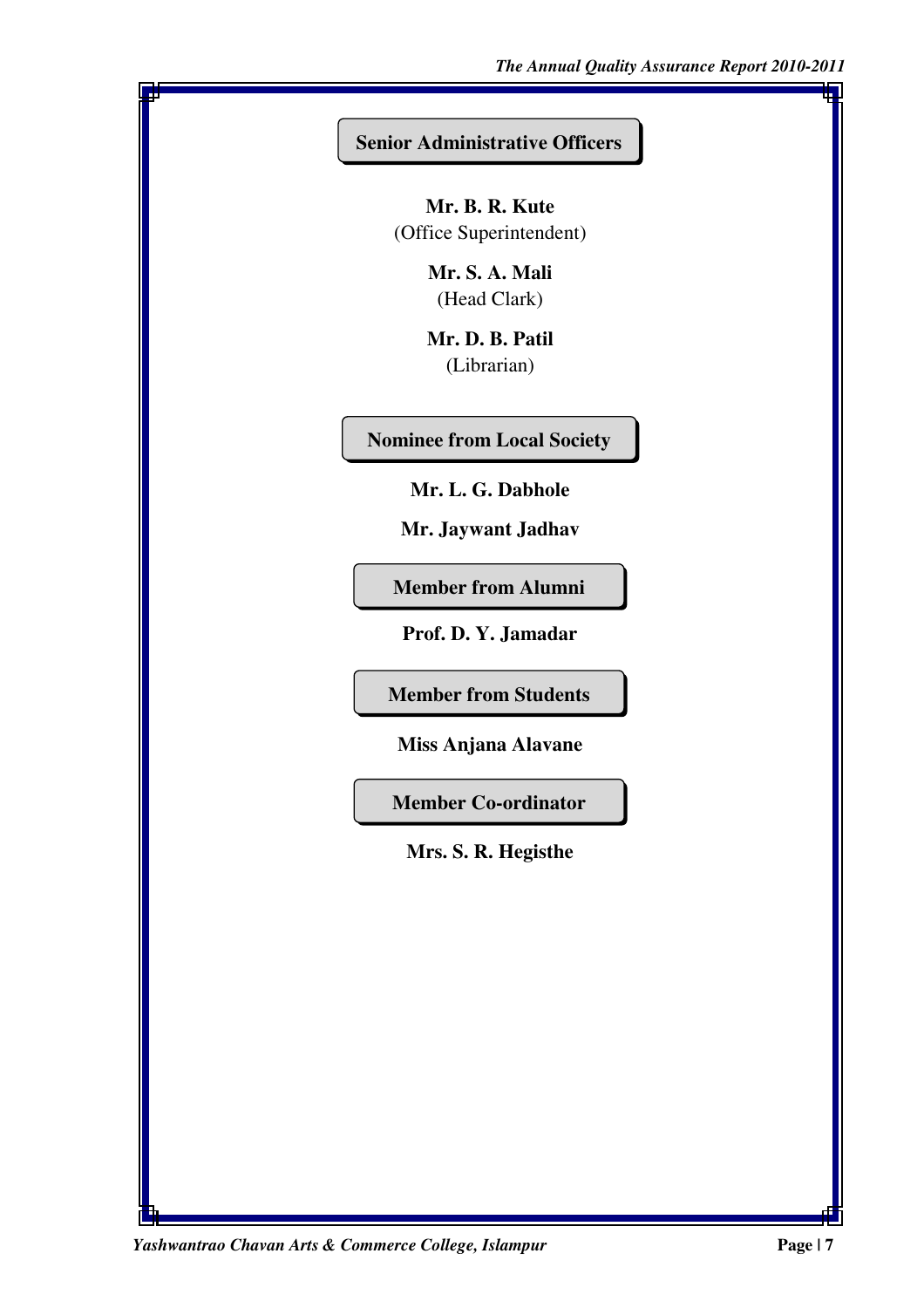

(Chalked out by the IQAC in the beginning of the year 2010-2011)

Yashwantrao Chavan Arts and Commerce College is established in pursuit of its motto *'Bahujan Hitay.., Bahujan Sukhay'* (for the good of many, for the prosperity of many). The students seeking education in our college are from rural areas, especially from educationally and economically backward classes. We encourage students to participate in curricular and extra – curricular activities and create confidence in them. We have constituted several Committees and Associations for the all round personality development of the students

 The institution has introduced the self-financed courses such as B. B. A. and B. C. A. it has also developed the computer and research culture. The university has reformed its examination system. The institution has implemented it successfully. The academic curriculum is implemented through UGC recommended structure and other co-curricular activities are planned as per the needs of the present conditions to make the students capable to contribute towards national development and integrity. The meeting of IQAC was held on  $9<sup>th</sup>$  July, 2010 to prepare the plan.

The proposed action plan for 2010– 2011 is: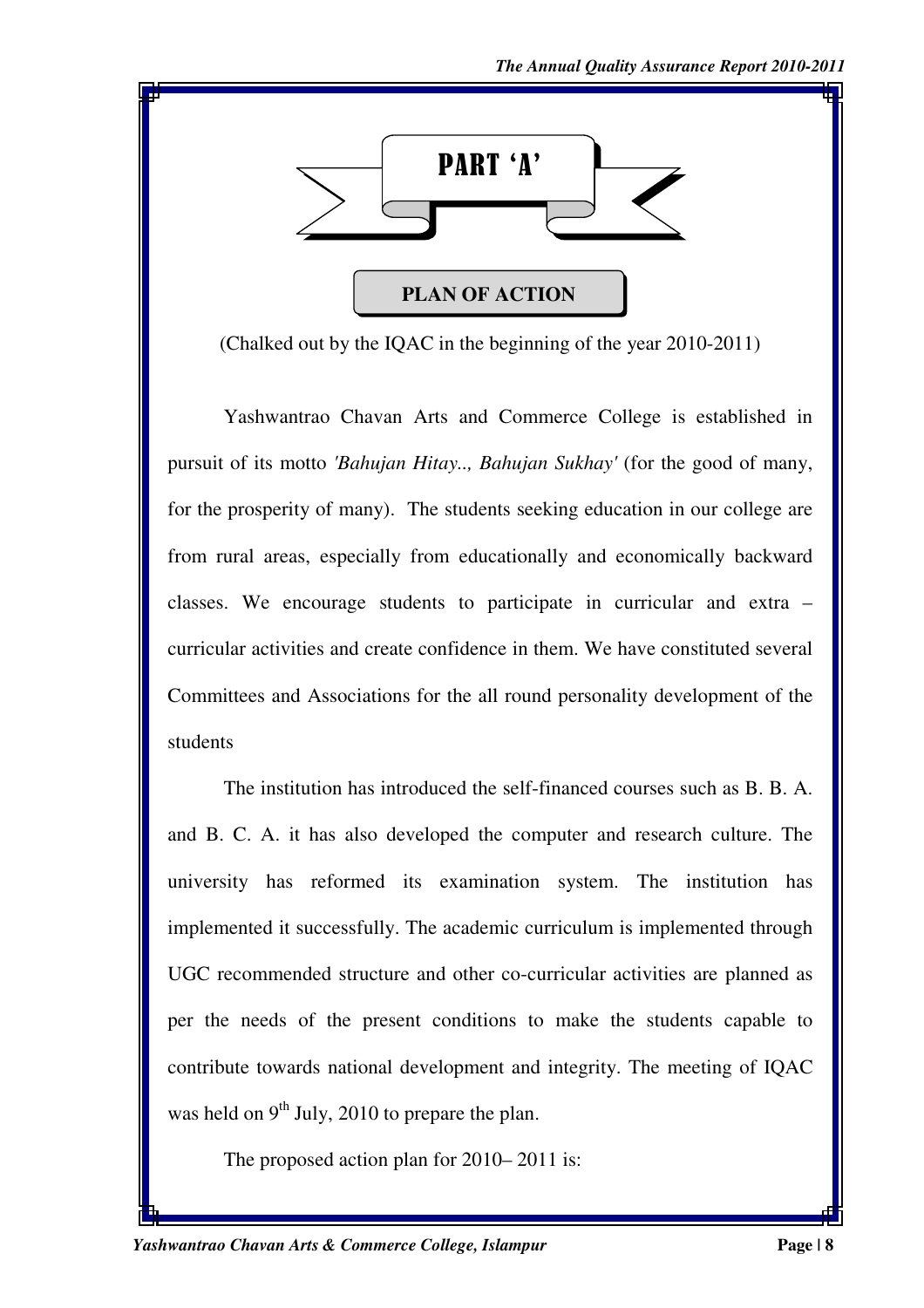- 1. The extension and development of the infrastructure,
- 2. The introduction of B. C. A. Part III
- 3. To organize following various activities to celebrate Birth Centenary of Late S. D. Patil, the founder of the institution:
	- i) The Elocution Competition,
	- ii) Rangoli Competition,
	- iii) Inter-State Hockey Tournament,
- 4. The organization of lectures of eminent personalities in the various fields,
- 5. To organize various extension and collaborative activities,
- 6. To motivate faculty to publish research articles in national and international journals,
- 7. The organization of Seminars and Workshops under Lead College Activities,
- 8. To arrange programmes for total personality development of the students.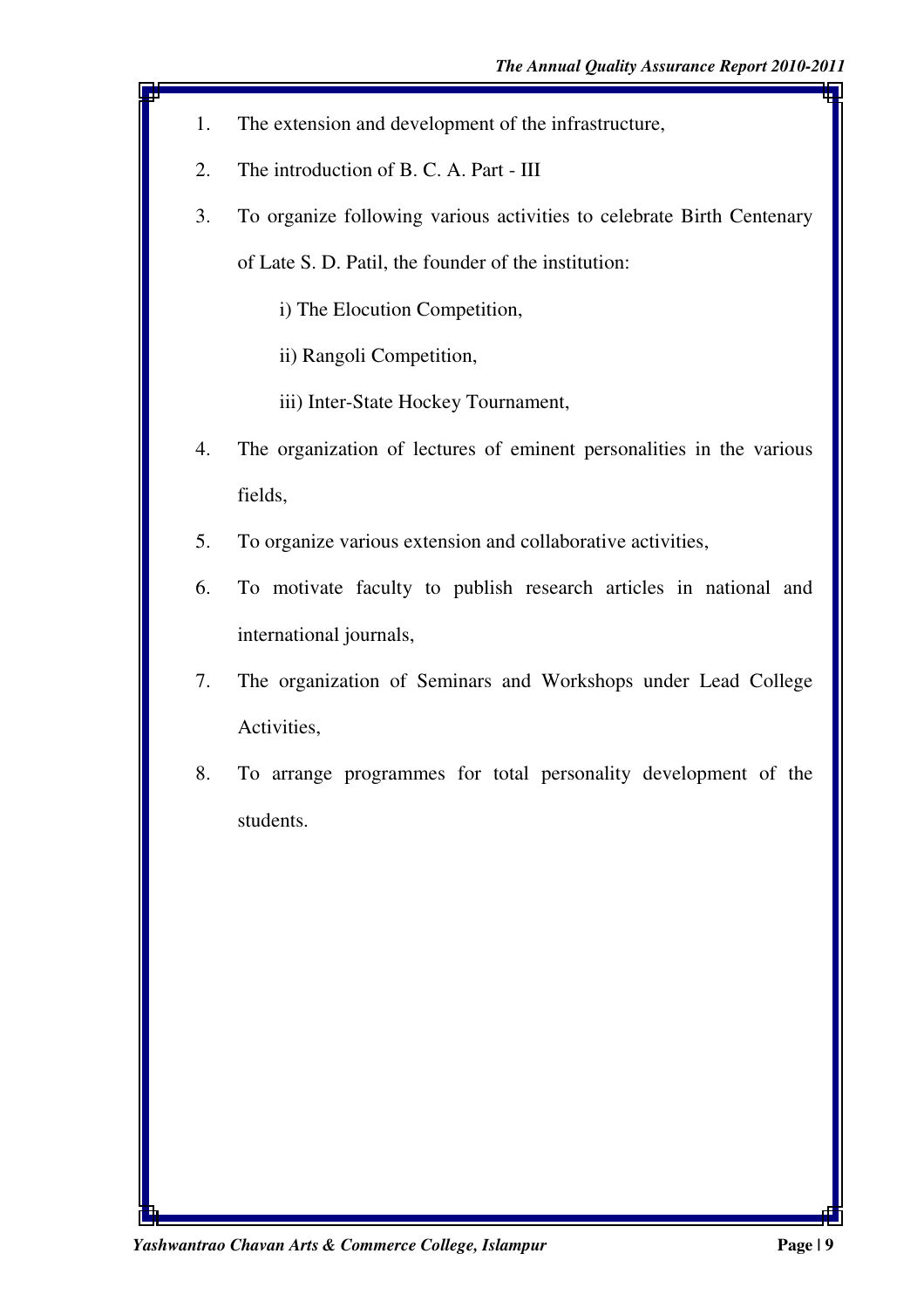# **PLAN WORKED OUT**

(i.e. outcome achieved by the college at the end of year 2010-11)

 As per the proposed plan during this year, we have implemented the following activities:

- 1. The extension and development of infrastructure is a continuous process. Twelve computers added in computer lab,
- 2. B. C. A. Part III is introduced from academic year 2010-11,
- 3. Published Annual Magazine and wallpaper,
- 4. Organized lectures of eminent personalities
- 5. Held NSS special camp and various extension activities,
- 6. Organized Seminars and Workshops under Lead College Activities
- 7. Two faculty members availed FIP facility for Ph. D. research work,
- 8. Organized following various activities in collaboration with parent institution to celebrate Birth Centenary (2010-11) of Late S. D. Patil, the founder of the institution:
	- i. The Elocution Competition on  $24<sup>th</sup>$  December, 2010,
	- ii. Rangoli Competition on 4th January, 2011,
	- iii. Inter-State Hockey Tournament on 23rd January, 2011,
	- iv. Sahitya Sammelan (literary Gathering) on 18th December, 2010,
	- v. Drawing Competition on 17th January, 2011,
- 9. Organized various activities for all round personality development of the students.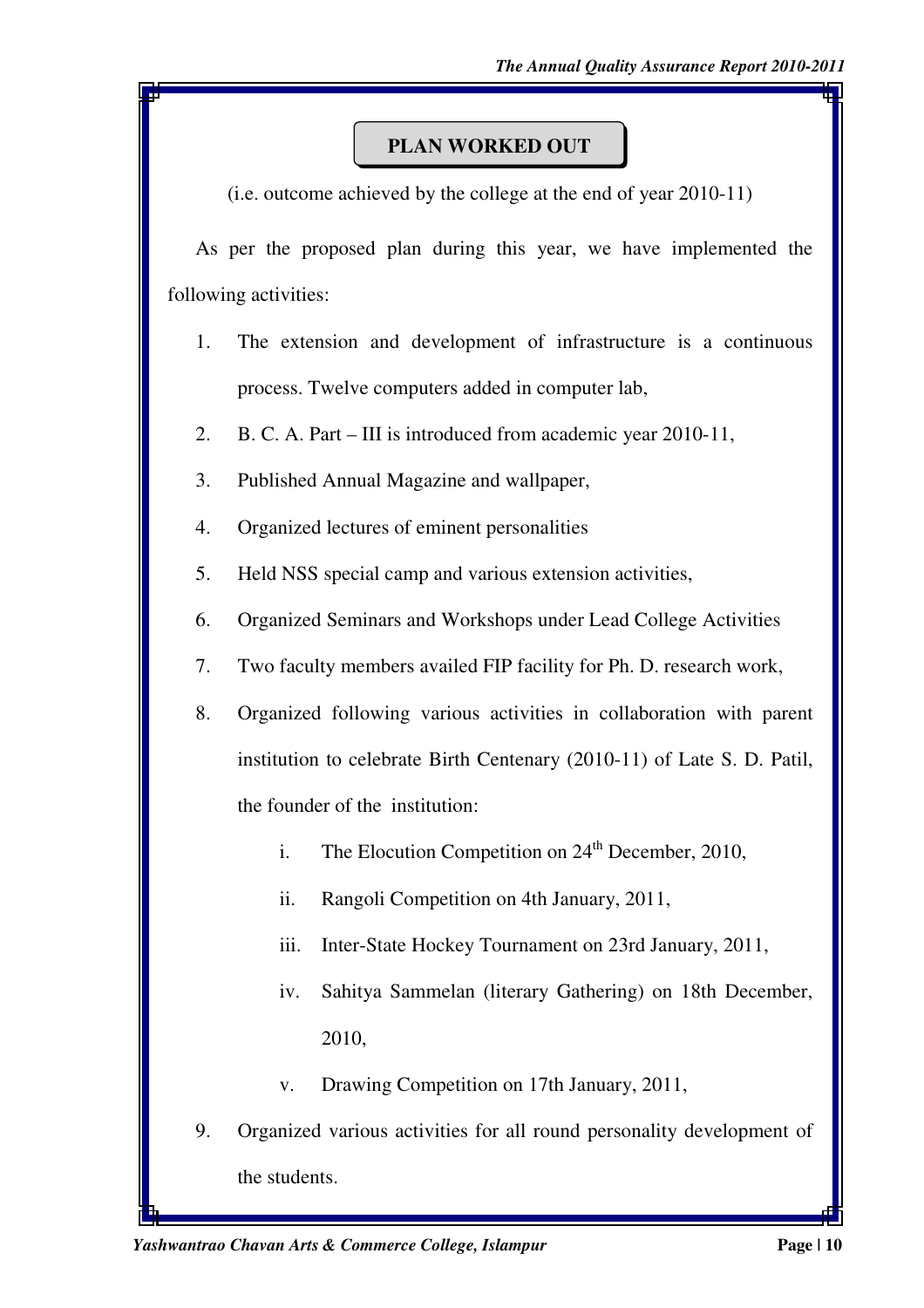

#### *1. Activities Reflecting Goals and Objectives of the Institute :*

The goals and objectives of the institution are reflected through following activities carried out by the college;

- 1. All the teachers prepare term-wise teaching plan and strictly implement it to complete the syllabus before the commencement of the university examinations. The head of the departments monitor that the plan is executed.
- 2. As per the guidance of the UGC and University all the teachers are required to fill up the self-appraisal form at the end of every academic year. These self-appraisal forms are verified and necessary suggestions are given to the concerned teachers by the principal.
- 3. The Discipline Committee along with the other members of the staff ensures that students are regular and punctual in attending the lectures.
- 4. Various co-curricular and extra curricular activities are conducted for overall personality development of the students throughout the year. Various committees and associations were formed for extra curricular activities.
- 5. We organise various extension activities and motivate students to participate in it.
- 6. The N. S. S. unit of our college consists of 150 volunteers. Through regular activities as special camps of NSS. We develop teamwork,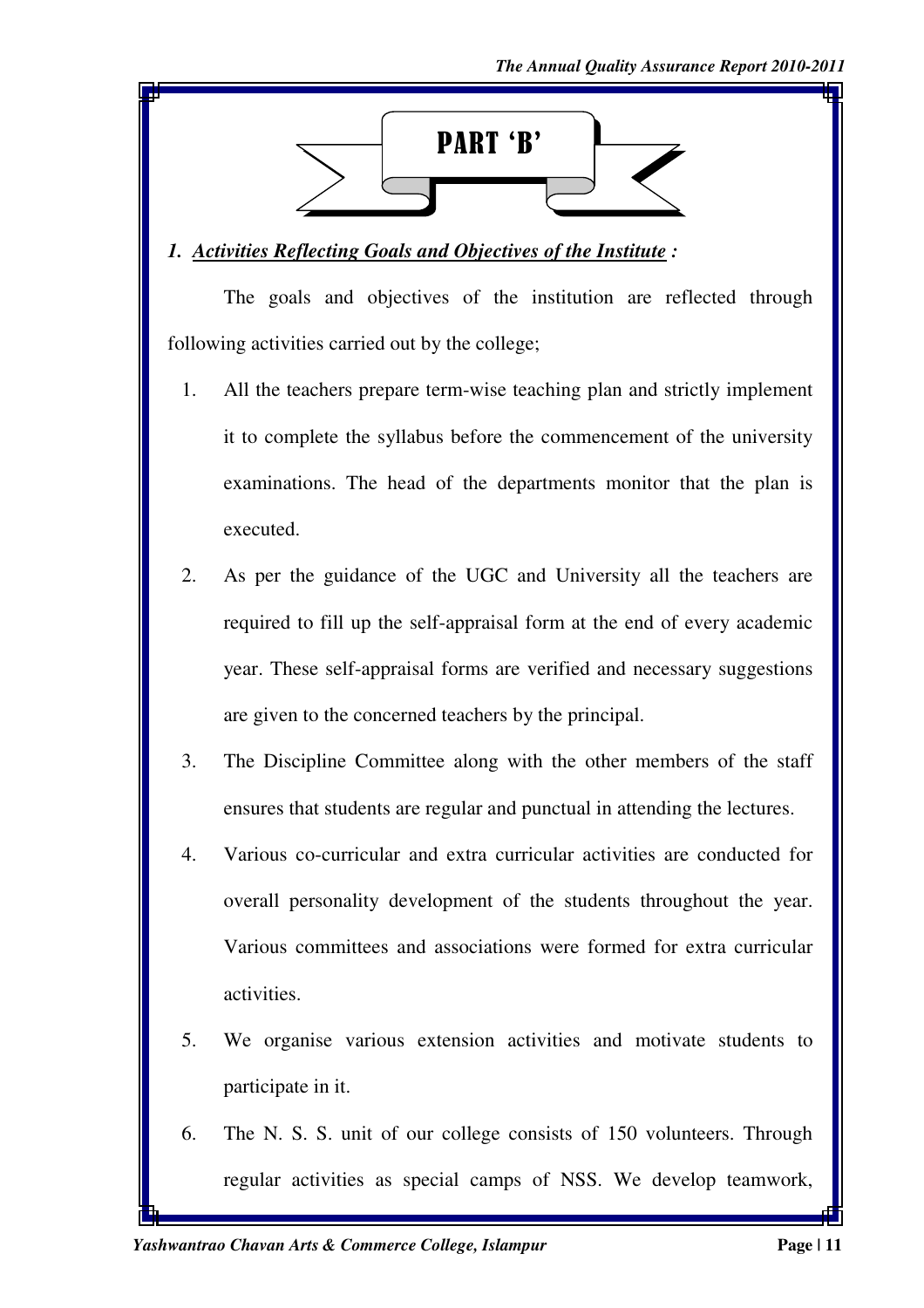leadership skilled and social commitment, self-reliance, mutual understanding, etc. among the students.

- 7. To promote literacy activities the college has published annual magazine *'Yashodhan'* and wallpaper *'Shabdankur'*. It also surves as a platform for students to exhibit their creative thinking and writings.
- 8. The institution has organised lectures of eminent personalities from the various fields.
- 9. The college practices value based education through celebration of national festivals, anniversaries of the eminent national leaders and social reformers. The institution has also organised various activities to celebrate birth centenary of the S. D. Patil (Saheb), founder of the institution to commemorate his work, in collaboration with parent society. On this occasion *'Antaryami'*, biography of the founder is published and his statue is erected on the campus.
- 10. The extension and development of infrastructure is done as per the requirements. Computer lab with internet facility is made available. The seven acre college campus has been well planned and developed with specious buildings, lot of open space, well-maintained gardens and greeneries to make it pollution free and environment friendly.

#### *2. New Academic Programmes Initiated :*

The college has introduced three- year integrated B. B. A. and B. C. A. Degree Courses. B. C. A. - III is introduced in last academic year (2010-11). The B. C. A. Course introduced following papers at B. C. A. - III level.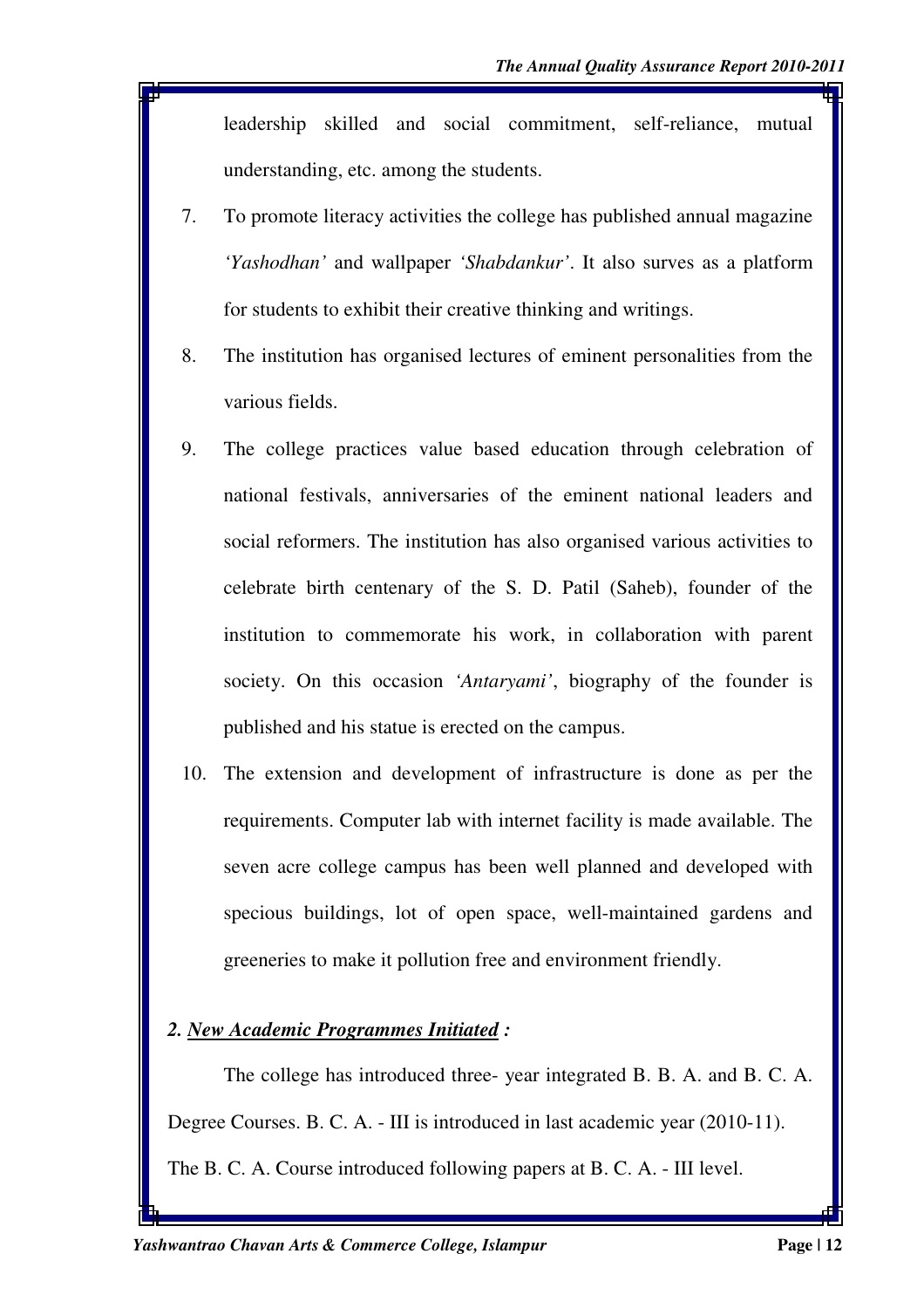# **For Semester V**

- 1. Client Server Environment
- 2. Internet and Web Designing
- 3. E- Commerce
- 4. Software Engineering
- 5. Strategic IT Management
- 6. Mini Project and Lab Course V

# **For Semester VI**

- 1. Recent Development in IT
- 2. Development of Human Skills
- 3. Business Data processing Introduction to ERP and BRP
- 4. Development of human Skills
- 5. Lab Course and Major Project
- *3. Innovations in Curricular Design and Transaction :*

– Nil –

*4. Inter-Disciplinary Programme Started :*

 $-$  Nil  $-$ 

*5. Examination Reforms Implemented :*

Shivaji University has introduced semester pattern for part I of all streams from the academic year 2010-11 to its affiliated colleges. As per the guidance of the university the institution has implemented semester pattern for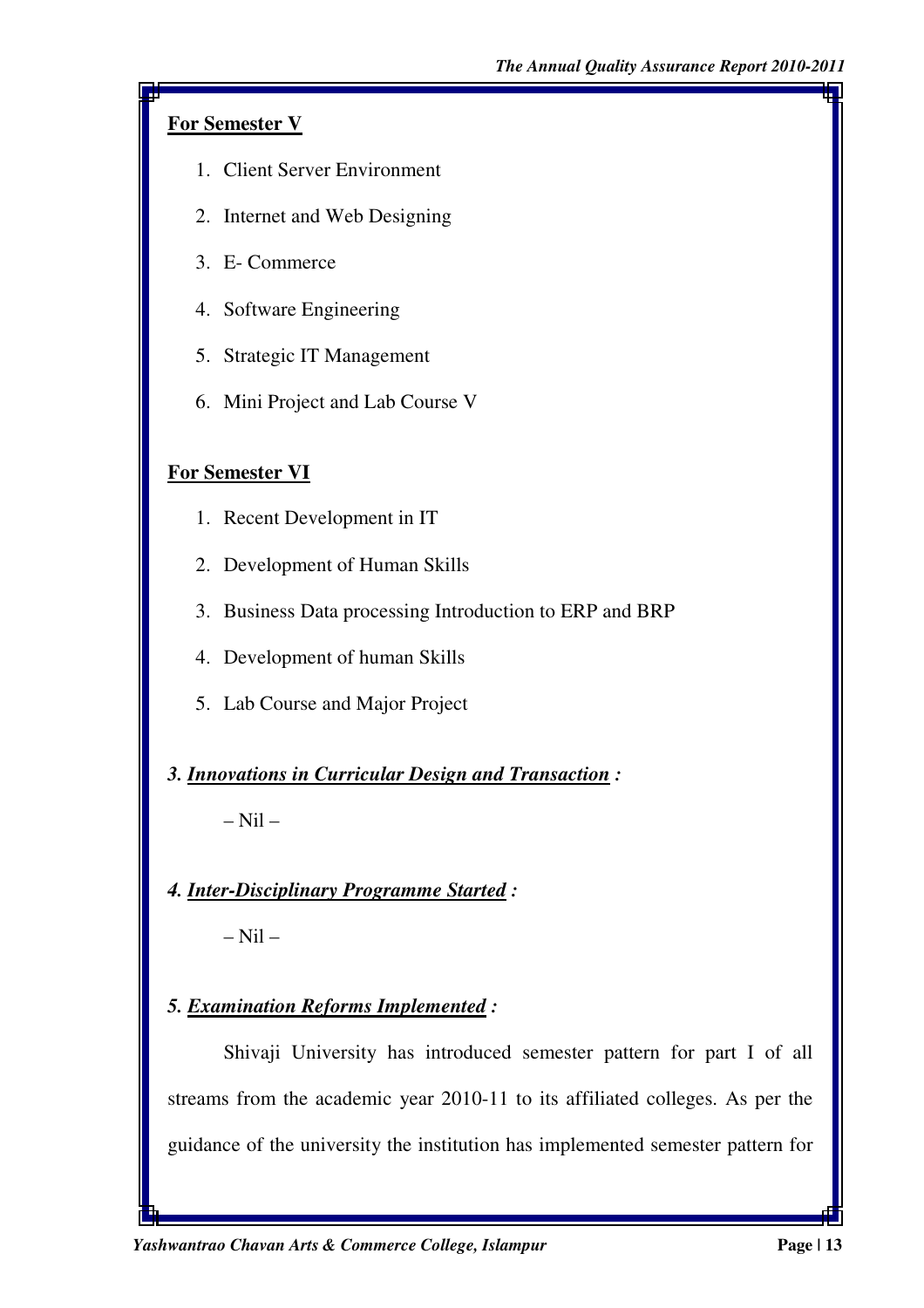B. A. I and B. Com. I and for part II and III the earlier 80+20 pattern continued. For semester pattern there is written university examination of 40 marks and 10 marks are given for internal evaluation

# *6. Conditions Qualified : NET/SET/GATE etc. :*

 $-$  Nil  $-$ 

## *7. Initiative towards Faculty Development Programmes :*

The faculty members attend Refresher Courses, Orientation Programmes and workshops of their respective subjects to improve their performance.

The following teachers have attended the Conferences, Seminars and Workshops.

| No.              | <b>Name of Teacher</b> | <b>Subject</b> | <b>University</b><br>/ State /<br><b>National</b><br><b>Level</b> | Conference /<br>Seminars/<br><b>Workshops</b> |  |
|------------------|------------------------|----------------|-------------------------------------------------------------------|-----------------------------------------------|--|
| 1.               | Prin. B. S. Kale       | Economics      | <b>State</b>                                                      | Conference                                    |  |
| 2.               | Mr. R. N. Sanap        | Politics       | University                                                        | Workshop                                      |  |
|                  |                        |                | <b>National</b>                                                   | Conference                                    |  |
| 3.               | Mr. T. N. Kale         | Geography      | University                                                        | Workshop                                      |  |
| $\overline{4}$ . | Mr. V. S. Idate        | Commerce       | University                                                        | Workshop                                      |  |
| 5.               | Mr. V. K. Borage       | Commerce       | University                                                        | Workshop                                      |  |
| 6.               | Mr. U. A. Waghmare     | Economics      | National                                                          | Conference                                    |  |
| 7.               | Mrs. Dr. K. R. Mohite  | <b>History</b> | <b>State</b>                                                      | Seminar                                       |  |
| 8.               | Mr. A. M. Jadhav       | English        | National                                                          | Seminar                                       |  |
| 9.               | Mr. B. P. Patil        | Economics      | <b>National</b>                                                   | Seminar                                       |  |
| 10.              | Mrs. S. R. Hegishte    | English        | National                                                          | Seminar                                       |  |
|                  |                        |                | National                                                          | Conference                                    |  |
| 11.              | Mr. V. B. Patil        | Phy.Edu.       | National                                                          | Conference                                    |  |
| 12.              | Mrs. S. D. Ratnakar    | Marathi        | National                                                          | Seminar                                       |  |
|                  |                        |                | University                                                        | Seminar                                       |  |
| 13.              | Mr. A. R. Shinde       | Commerce       | National                                                          | Conference                                    |  |
|                  |                        |                | National                                                          | Workshop                                      |  |
| 14.              | Mr. H. A. Narayankar   | Phy. Director  | National                                                          | Conference                                    |  |
|                  |                        |                | University                                                        | Workshop(2)                                   |  |
| 15.              | Mr. S. R. Mane         | English        | <b>State</b>                                                      | Workshop                                      |  |
|                  |                        |                | National                                                          | Workshop                                      |  |

*Yashwantrao Chavan Arts & Commerce College, Islampur* Page | 14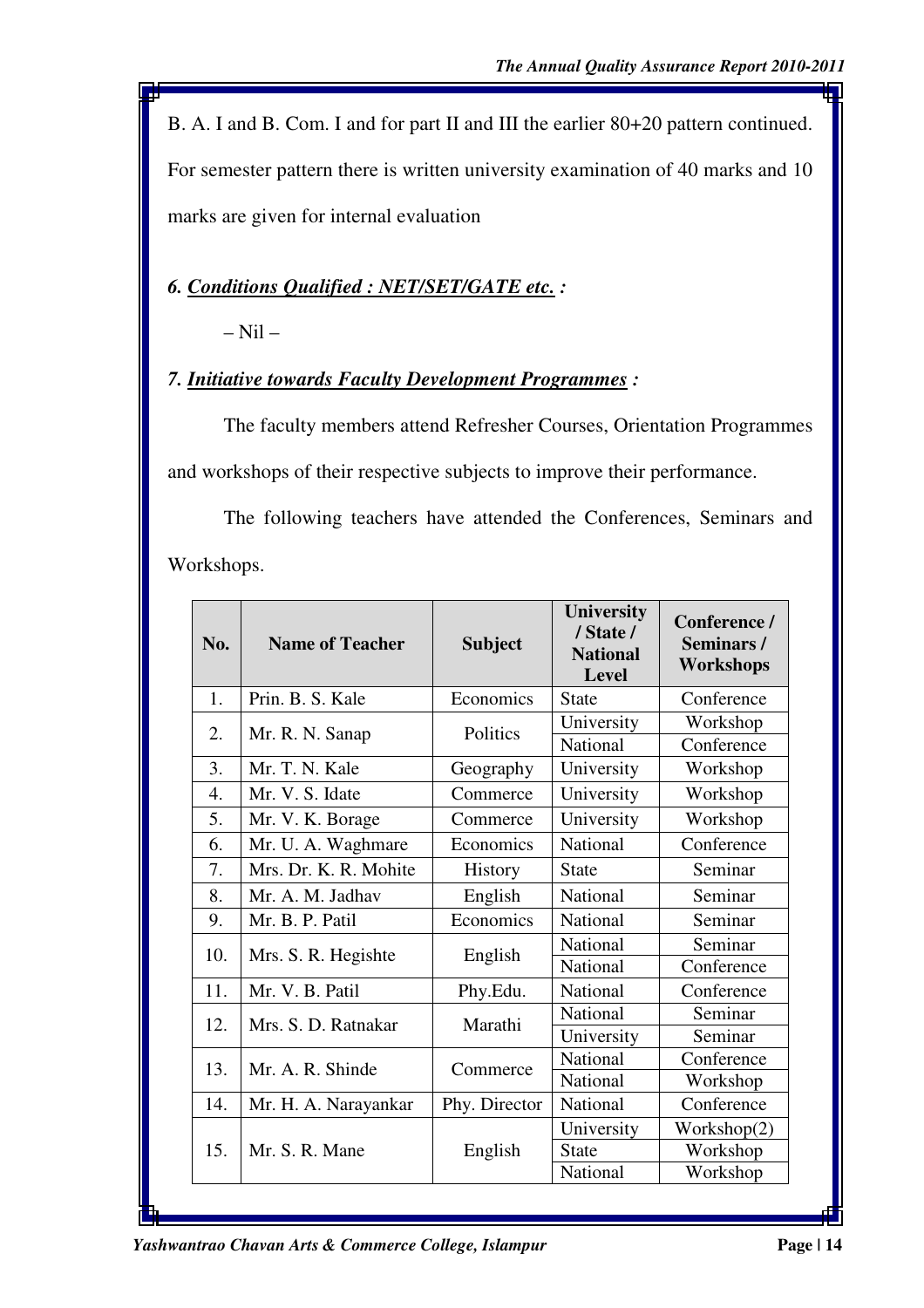| 16.   Mr. A. P. Chandekar | Marathi              | National | Workshop $(2)$ |
|---------------------------|----------------------|----------|----------------|
| 17.   Mr. T. M. Rabade    | Economics   National |          | Seminar        |

#### *8. Total Number of Seminars / Workshops Conducted :*

Our college has organised following workshops.

| No. | Seminars/<br>Workshop      | Date                                                 |
|-----|----------------------------|------------------------------------------------------|
| 1.  | <b>Academic Activities</b> | Guidance For Competitive Examination<br>- Workshop   |
| 2.  | <b>Research Activities</b> | Preparation Of Minor Research Project<br>- Workshop  |
| 3.  | <b>Literary Activities</b> | Creation Of Literature - Workshop                    |
| 4.  | Media (Cinema)             | <b>Animation And Job Opportunities</b><br>- Workshop |
| 5.  | Management                 | Management Event - Symposium                         |

#### *9. Research Project :*

| Newly Implemented | Nil |
|-------------------|-----|
| Completed         | Nil |

## *10. Patents Generated, if any :*

 $-$  Nil  $-$ 

## *11. Research Grants Received from various Agencies :*

 $-$  Nil  $-$ 

## *12. Research Grants Received from various Agencies :*

Two faculty members availed FIP facility for Ph. D. research work.

## *13. Details of Research Scholars :*

At present two faculty members are with Ph. D. and eight members are with M. Phil. The following faculty members are registered for Ph. D. and engaged in research activities: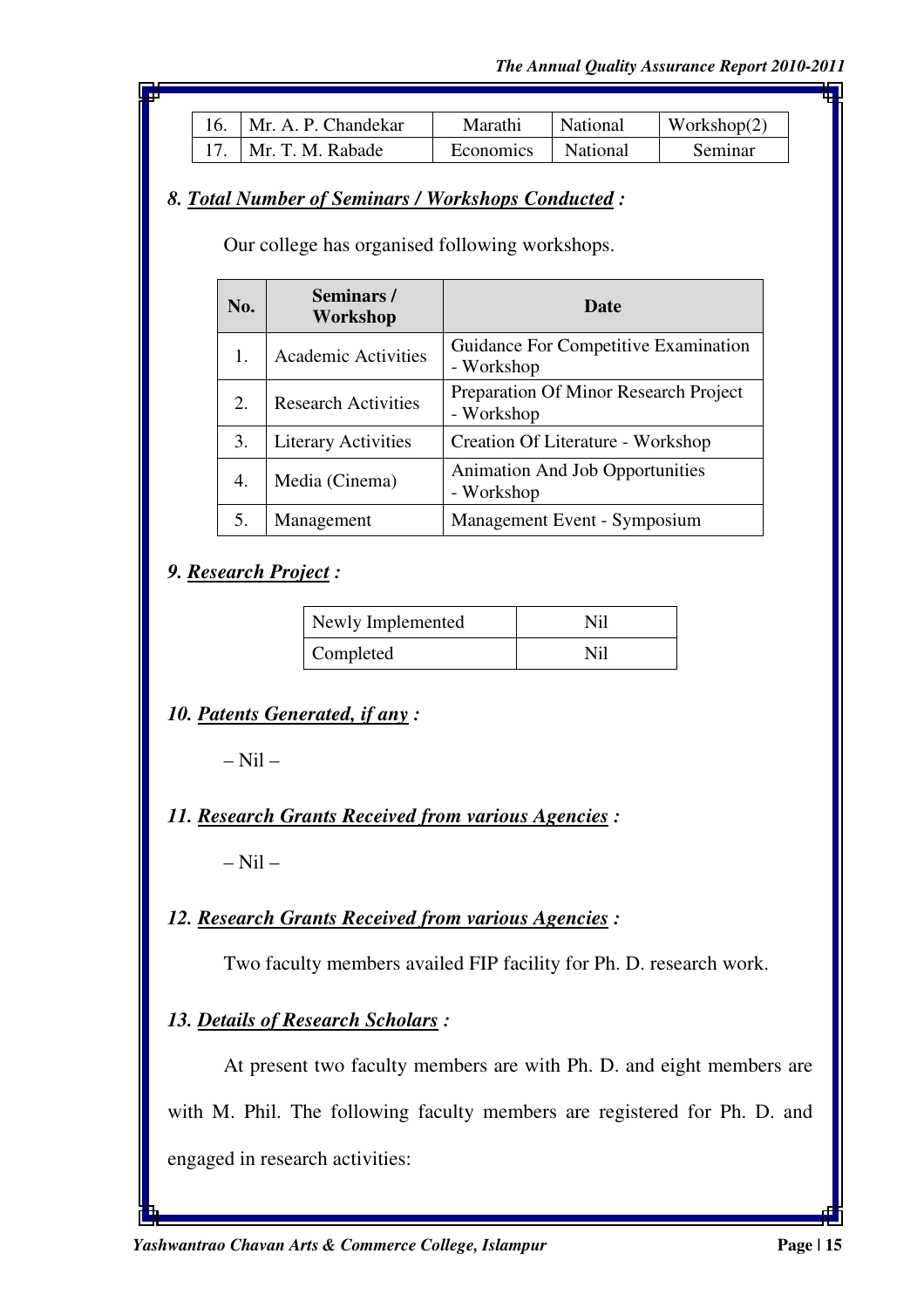| 1. | Ms. S. D. Ratnakar  | Marathi   |
|----|---------------------|-----------|
| 2. | Mr. B. P. Patil     | Economics |
| 3. | Mr. A. M. Jadhav    | English   |
| 4. | Mrs. S. R. Hegishte | English   |
| 5. | Mr. A. G. Jadhav    | Sociology |
| 6. | Mr. A. R. Shinde    | Commerce  |

*14. Citation Index of faculty members and Impact Factor :* 

 $-$  Nil  $-$ 

*15. Honours / Awards to the faculty :* 

 $-$  Nil  $-$ 

*16. Internal Resource Generated :* 

 $-$  Nil  $-$ 

*17. Details of Departments getting SAP, COSIST (ASSIST) / DST, FIST, etc. Assistance Recognition :* 

 $-$  Nil  $-$ 

*18. Community Services :* 

The following community services are carried out through N. S. S. The students are encouraged to participate in the community – oriented activities organized by N. S. S.

| Sr. No. | Date       | <b>Nature of Programme</b>                                                                                          |
|---------|------------|---------------------------------------------------------------------------------------------------------------------|
| 1.      | 05/07/2010 | Inauguration of N.S.S. Unit                                                                                         |
| 2.      | 11/07/2010 | Celebration of National Population Day                                                                              |
| 3.      | 24/07/2010 | Lecture on 'Swine Flu' by Dr. Muzaffar Mulla                                                                        |
| 4.      | 01/08/2010 | Celebration of Birth Anniversary of Annabhau<br>Sathe, Rajarambapu Patil and Death Anniversary<br>of Lokmanya Tilak |
| 5.      | 15/08/2010 | Rally on the occasion of Independence Day                                                                           |
| 6.      | 26/08/2010 | Cleaning gutters (drainage system) at Itkare                                                                        |
|         |            |                                                                                                                     |

*Yashwantrao Chavan Arts & Commerce College, Islampur* Page | 16 **Page | 16 Page | 16 Page | 16 Page | 16 Page | 16 Page | 16 Page | 16 Page | 16 Page | 16 Page | 16 Page | 16 Page | 16 Page | 16**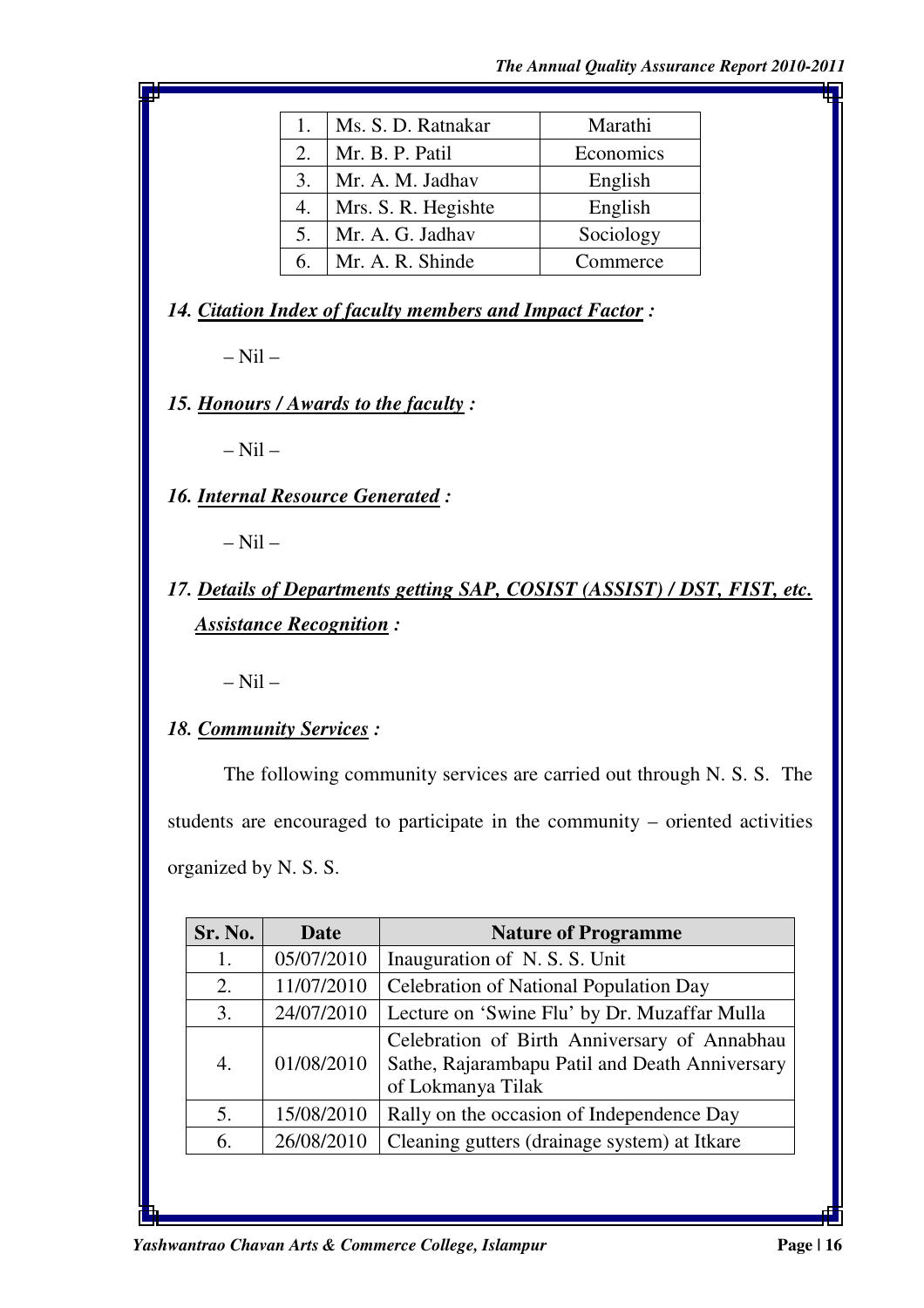| 7.  | 05/09/2010 | Tree plantation at campus area on occasion of<br>Teacher's Day                                                                   |  |  |  |
|-----|------------|----------------------------------------------------------------------------------------------------------------------------------|--|--|--|
| 8.  | 10/09/2010 | Literacy Rally and Flex Exhibition at Islampur                                                                                   |  |  |  |
| 9.  | 20/09/2010 | Plastic eradication in Mahadev Nagar area                                                                                        |  |  |  |
| 10. | 24/09/2010 | Lecture by Prof. Vijay Gaikwad on occasion of<br><b>National Service Day</b>                                                     |  |  |  |
| 11. | 26/09/2010 | Slide Show on Environment Awareness by Prof.<br>Prashant Ingale                                                                  |  |  |  |
| 12. | 02/10/2010 | A Guest lecture Shobha Bahenji on occasion of<br>Birth anniversary of Mahatma Gandhi                                             |  |  |  |
| 13. | 12/10/2010 | Cleaning at Itkare                                                                                                               |  |  |  |
| 14. | 26/10/2010 | Health and Cleaning Rally at Itkare                                                                                              |  |  |  |
| 15. | 22/11/2010 | Tree plantation at Tukai Temple area of Itakare                                                                                  |  |  |  |
| 16. | 23/11/2010 | Tree plantation at roadside in Itkare                                                                                            |  |  |  |
| 17. | 06/12/2010 | Guest lecture on Dr. Ambedkar and his work                                                                                       |  |  |  |
| 18. | 02/01/2011 | Rally at Islampur on occasion of Transport<br><b>Safety Week</b>                                                                 |  |  |  |
| 19. | 03/01/2011 | A lecture on occasion of birth anniversary of<br>Savitribai Phule by Dr. K. R. Mohite                                            |  |  |  |
|     | 11/01/2011 | NSS special camp was orgainsed in the adopted                                                                                    |  |  |  |
| 20. | to         | village Itakare. The main activities carried out                                                                                 |  |  |  |
|     | 17/01/2011 | through the special camp are;                                                                                                    |  |  |  |
| 21. | 11/01/2011 | Inauguration function of NSS special camp                                                                                        |  |  |  |
| 22. | 12/01/2011 | Cleaned roads and gutters (drainage system).<br>Arranged lecture on 'Majet Jagave Kase' by Dr.<br>Suraj Chougule                 |  |  |  |
| 23. | 13/01/2011 | Cleaned of roads to Tukai Temple.<br>A Guest lecture by Raja Malgi on 'Rationalism<br>in Saint Literature'                       |  |  |  |
| 24. | 14/01/2011 | Girl child- infant killing awareness programme.<br>A lecture on Public Health by Suresh Satwwkar                                 |  |  |  |
| 25. | 15/01/2011 | Tree plantation at Z. P. School campus.<br>'Environment<br>lecture<br>guest<br>on<br>and<br>A<br>Biotechnology' by Shamrao Patil |  |  |  |
| 26. | 16/01/2011 | Cleaned roads and gutters at Sampat Nagar area.<br>Slide show on Environment                                                     |  |  |  |
| 27. | 17/01/2011 | Road side tree plantation at Itakare                                                                                             |  |  |  |
| 28. | 26/01/2011 | Republic Day celebration                                                                                                         |  |  |  |
| 29. | 09/02/2011 | Plastic Eradication and cleaned roads at Itkare                                                                                  |  |  |  |
| 30. | 21/02/2011 | Rally on occasion of 'World Health Day' and a<br>lecture by Dr. B. M. Patil                                                      |  |  |  |

J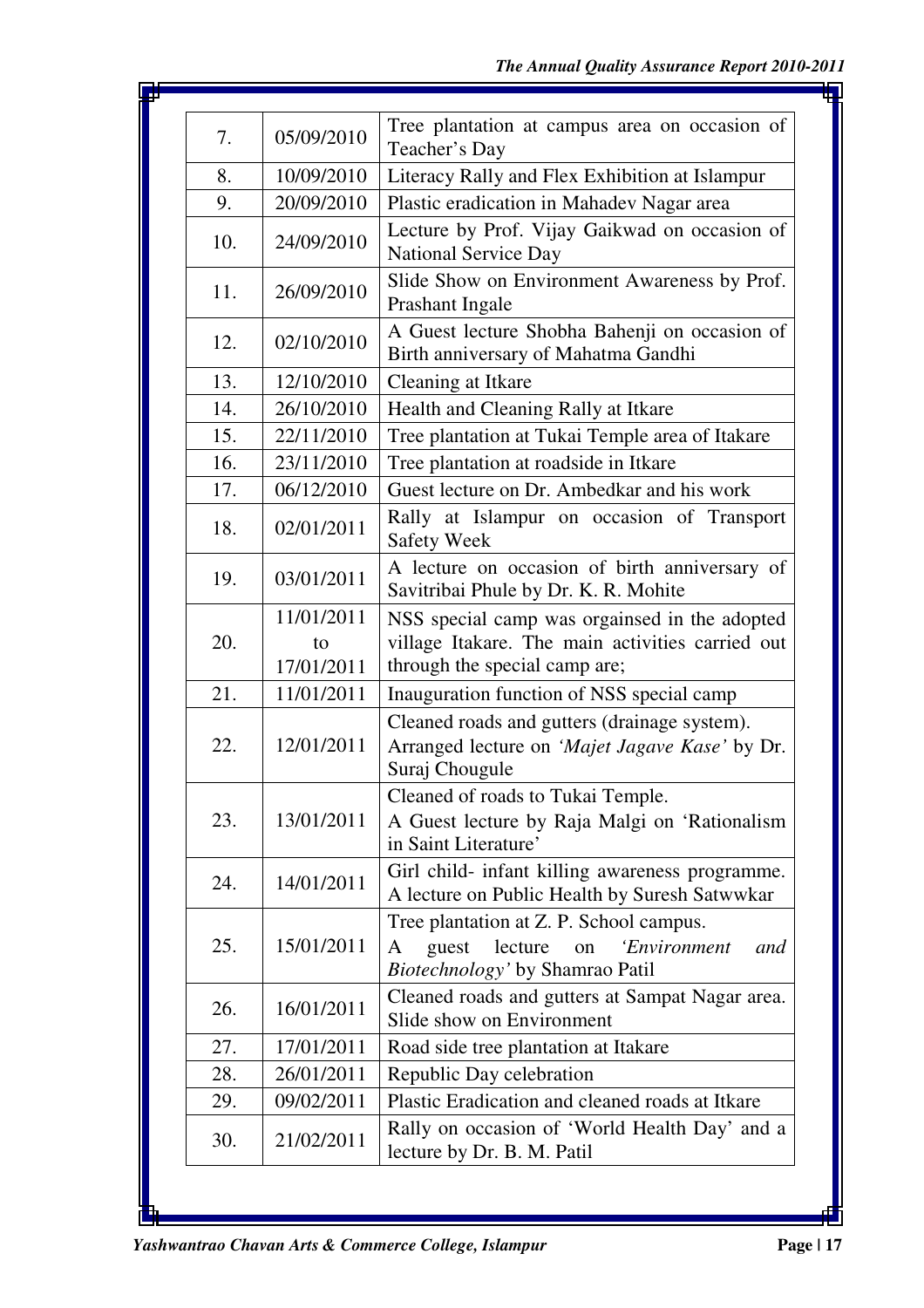# *19. Number of Teachers and Officers Recruited :*

The following teachers/staff are appointed in the college during 2010-11

| 1. $Dr. G. K. Kirdat$        | Hindi                      | Full Time |
|------------------------------|----------------------------|-----------|
| Smt. Patil P. S.             | <b>Environment Science</b> | C. H. B.  |
| 3. $\vert$ Smt. Paymal S. S. | English                    | C. H. B.  |
| Smt. Pawar P. D.             | Lab. Asst.                 |           |

## *20. Teaching, Non-teaching staff ratio :*

41 :13

## *21. Improvement in Library Services :*

The required text books and reference book purchased.

#### *22. New Books / Journals subscribed and their value :*

|    | Total Books in Library            | 21730      |
|----|-----------------------------------|------------|
| 2. | Newly purchased books             | 428        |
| 3. | Value of purchased books          | ₹ 1,62,144 |
| 4. | Total Journals & Magazines (2009) | 19         |
|    | Value of the Magazines            | ₹ 11700    |

*23. Courses in which student assessment of teachers is introduced and the action taken on students feedback :* 

For B. A and B. Com. Degree courses student assessment of teachers is introduced. Suggestions given by the students are conveyed to the teachers by the principal to improve their performance.

# *24. Unit Cost of Education :*

The cost per student has been counted to be  $\bar{\tau}$  74045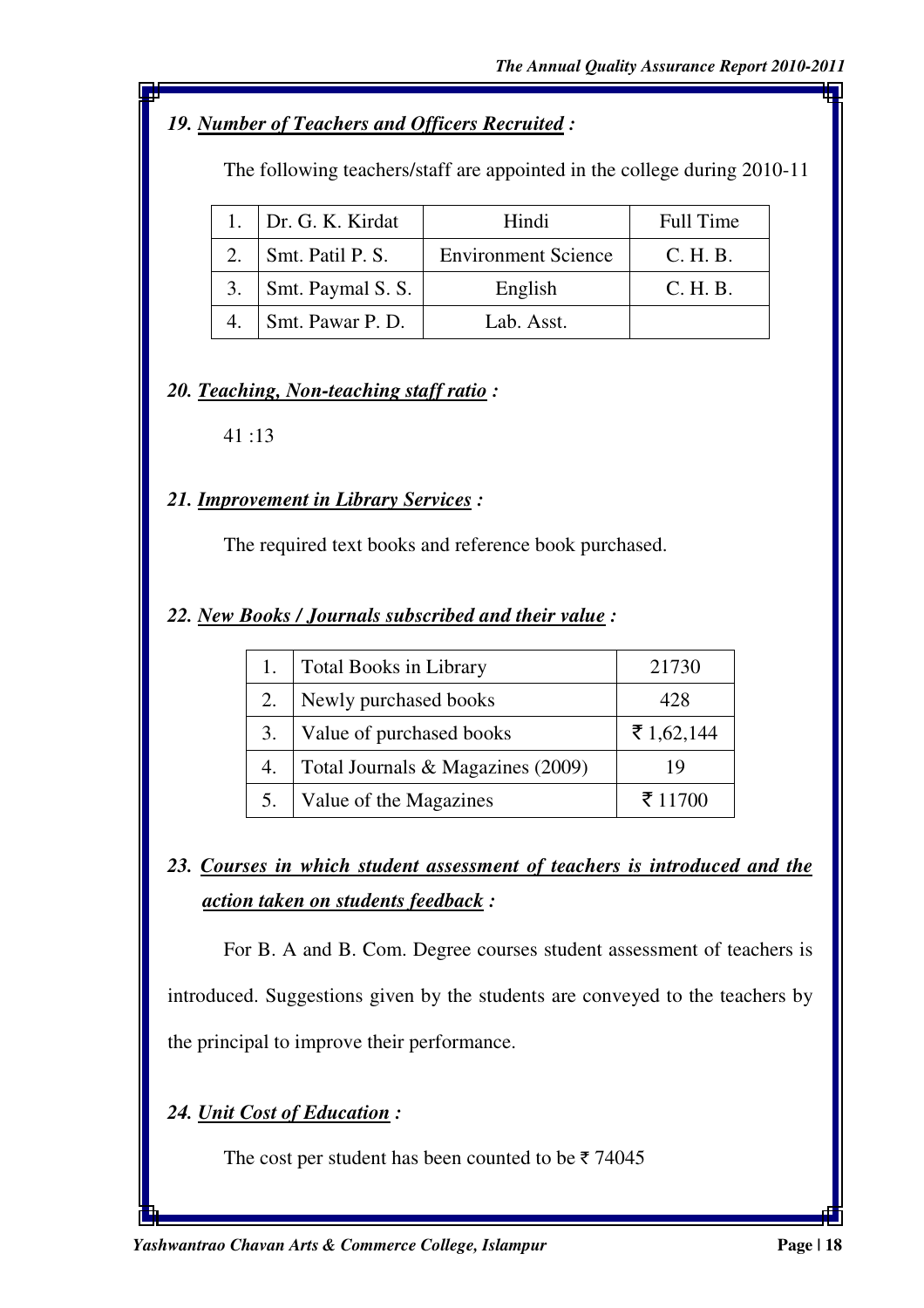*25. Computerisation of administration and the process of admissions and examination results, issues of certificate :* 

Computerization of administration and the process of admissions and examination results is also computerized.

# *26. Increase in the Infrastructural Facilities :*

In order to provide all the facilities for the students the institution increases infrastructural facilities. The following equipments and furniture are made available in the college during this academic year –

- 1. Furniture: 47700
- 2. Equipments: 3,00,865
- 3. Ladies Hostel under construction

# *27. Teaching Upgrade :*

All the faculty members are required to fill-up the self-appraisal form at the end of every academic year. These forms are verified and necessary suggestions are given to the concerned teachers to upgrade their teaching by the principal.

The faculty members use the modern techniques for teaching learning like ICT. The college has well equipped computer laboratory with internet facility. The faculty members make optimum use of this facility to upgrade their knowledge.

# *28. Computer and Internet access and training to teachers and students :*

Computer Lab of the college is equipped with 23 computers. Internet facilities with broadband, OHP and LCD are also made available to students.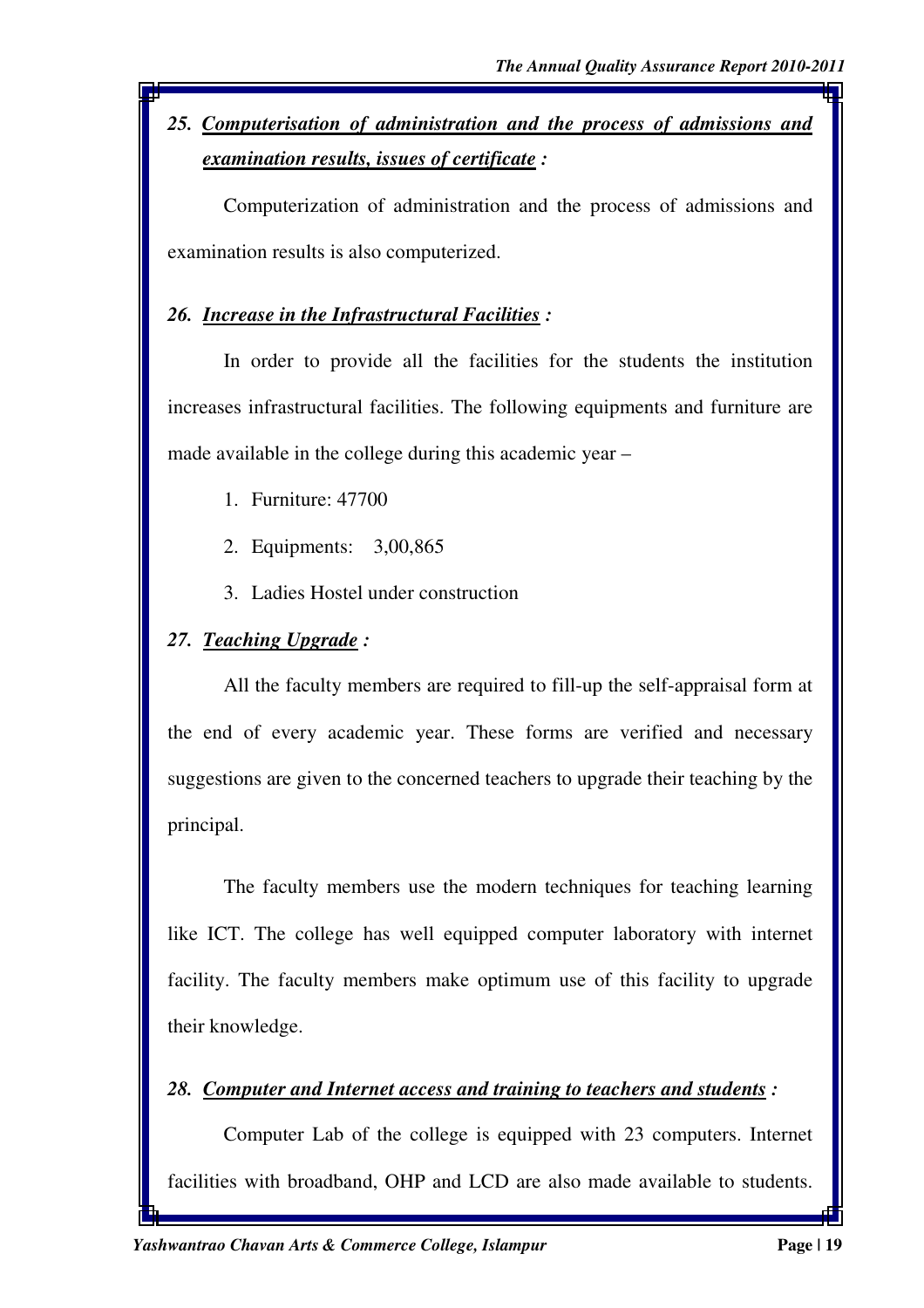Teachers and students get free access to computer and internet facility. The required training is given to the students. The teachers undergo the training on their own.

## *29. Financial aid to students :*

 The following number of students have received financial aid through various scholarships :

| Sr.<br>No. | <b>Financial Aid</b>        | Number of<br><b>Students</b> |
|------------|-----------------------------|------------------------------|
|            | B. C. / O. B. C. / Minority | 114                          |
| 3.         | E. B. C. Freeship           | 405                          |
|            | <b>Total</b>                | 519                          |

#### *30. Activities and support form the Alumni Association :*

Two meetings of the Alumni Association have been conducted to plan different activities.

Alumni Association declared Cash Prizes to rankers in Elocution Competition and meritorious students.

## *31. Activities and support form the Parent-Teacher Association :*

Two meetings of the Parent – Teacher Association were held to discuss the performance of the students and the various activities to be organized on the occasion on the Birth Centenary of Late S. D. Patil, the founder of the institution. The parents agreed to participate and support the in the organization of these activities.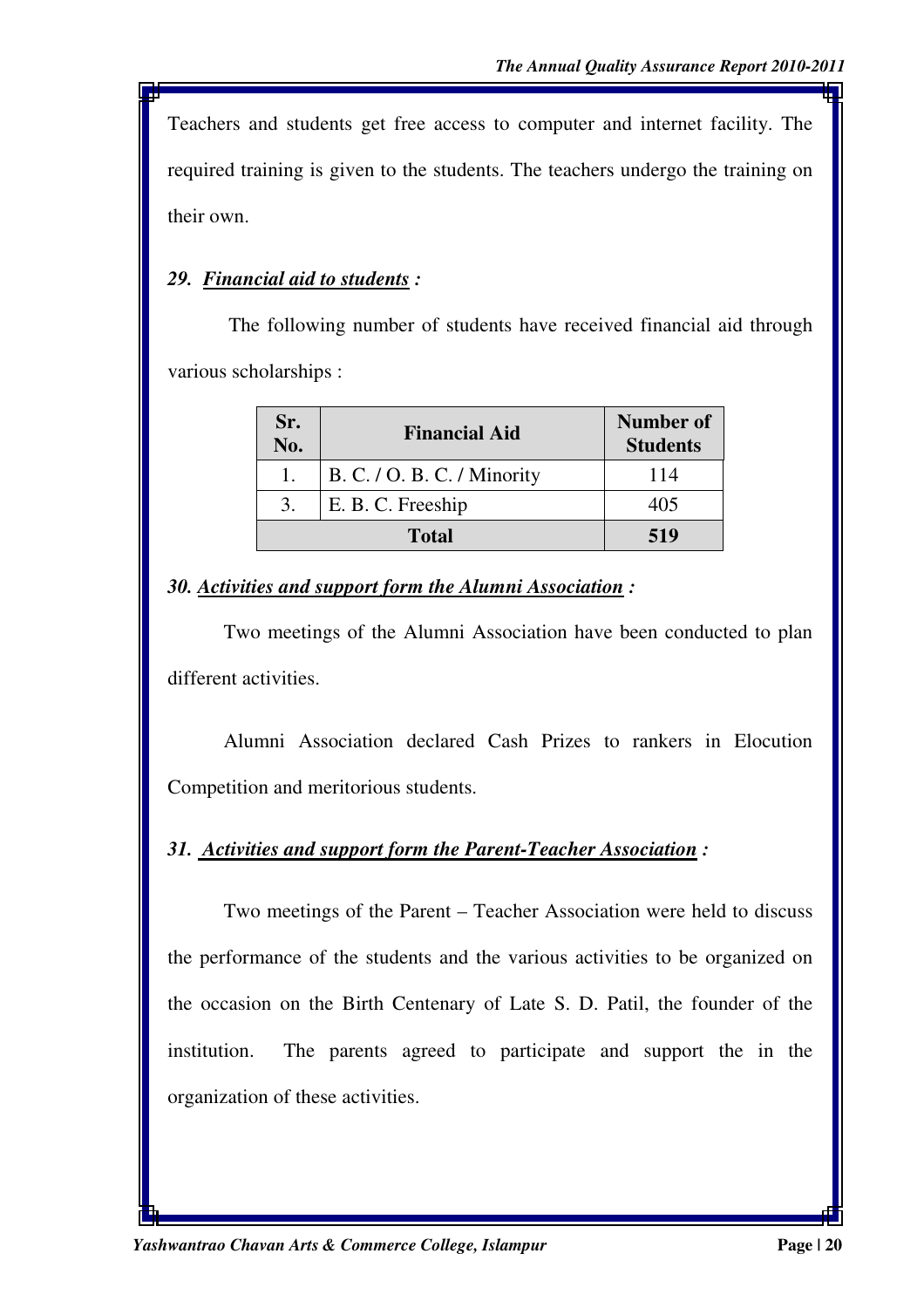# *32. Healthy Services :*

- 1. The students are covered under the "Students Group Insurance Scheme" sponsored by the University...
- 2. We have first aid facility in Gymkhana.
- 3. Water purifier and cooler is made available to students.
- 4. In case of casualties, the polyclinic named "Rajarambapu Health Institute" is available near the college.

## *33. Performance in Sport Activities :*

 The institution has a large playground with Gymkhana equipped with 12 multi-gyms.

- **Patil Swapnil Suresh** secured Silver Medal in Sangli Zonal Shot-Put Tournaments.
- **Saidekhan Majhar Humayon** secured Silver Medal in Inter-Zonal Boxing Tournaments.
- **Women Hockey Team** of the college got Bronze Medal In Inter-Zonal Hockey Tournament
- **Megha Mohan Khambe** got selected and participated in West-Zone Inter-University Mahila Hockey tournaments held in Indore
- **Kamble Ganesh Suryakan**t got selected and participated in West-Zone Inter-University Men Hockey tournaments held in Mumbai

## *34. Incentives to outstanding sport persons :*

Students are given allowance for the number of days that they take part

in Inter-Collegiate, Zonal, Inter-Zonal and Inter-University sport activities.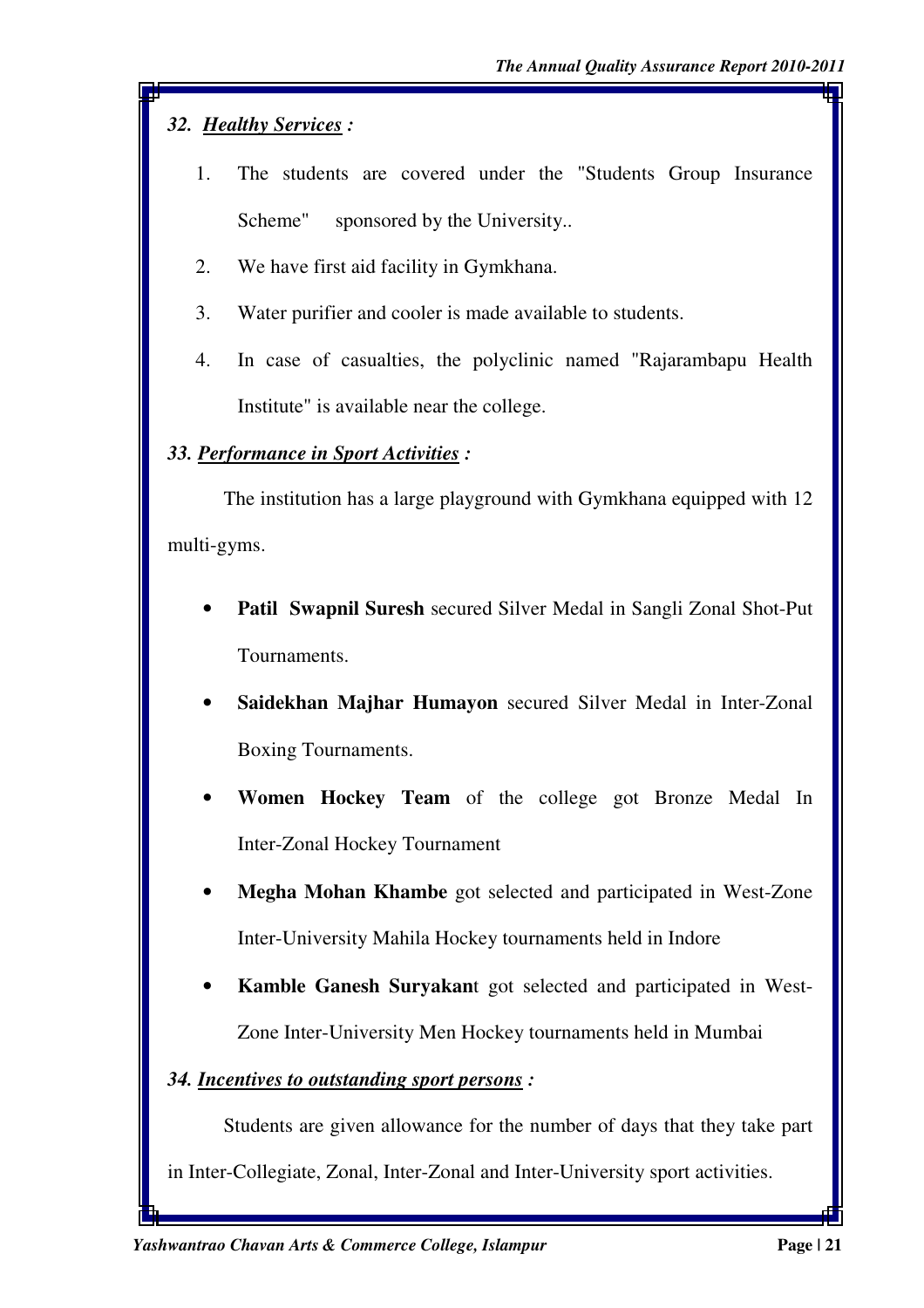- Within City Area :  $\bar{\tau}$  25/- per day
- Out of City Area :  $\overline{\epsilon}$  50/- per day
- 1. T. A. and D. A. of  $\bar{\tau}$  80/- is given to students participating in Zonal and Inter-Zonal sport events.
- 2.  $\bar{\tau}$  10/- per day is paid to the students participating in refreshment during their practice period.
- 3.  $\bar{\tau}$  1000/- financial aid is given to the students selected in the University Team for purchasing tracksuits.

Sport persons are also honoured and motivated by giving awards and prizes on the occasion of Gymkhana Day.

## *35. Students Achievements and Awards :*

| Sr.<br>N <sub>0</sub> | <b>Class</b>         | <b>Registered</b> | <b>Absent</b> | Appeared | <b>Passed</b> | Fail | $\%$ of<br><b>Passing</b> |
|-----------------------|----------------------|-------------------|---------------|----------|---------------|------|---------------------------|
| 1.                    | $B. A. - I$          | 98                | 01            | 97       | 85            | 12   | 87.62                     |
| 2.                    | $B. A. - II$         | 113               | 04            | 109      | 100           | 09   | 96.46                     |
| 3.                    | $B. A. - III$        | 120               | 03            | 117      | 112           | 05   | 95.72                     |
| 4.                    | $B. Com. - I$        | 83                |               | 83       | 73            | 10   | 87.95                     |
| 5.                    | B. Com. -II          | 54                | 01            | 53       | 46            | 08   | 86.79                     |
| 6.                    | $B_{\rm}$ Com. - III | 37                | 03            | 34       | 23            | 11   | 67.64                     |
| 7.                    | $BBA-I$              | 17                |               | 17       | 15            | 02   | 88.00                     |
| 8.                    | $BBA - II$           | 17                |               | 17       | 17            | 00   | 100                       |
| 9.                    | $BBA - III$          | 19                |               | 19       | 15            | 04   | 79.00                     |
| 10.                   | $BCA-I$              | 33                | 03            | 30       | 30            | 00   | 100.00                    |
| 11.                   | $BCA - II$           | 45                | 00            | 45       | 40            | 05   | 81.86                     |
| 12.                   | $BCA - III$          | 40                | $00\,$        | 40       | 40            | 00   | 100.00                    |
|                       |                      |                   |               |          |               |      |                           |

#### *(A) Academic Achievements*

*Yashwantrao Chavan Arts & Commerce College, Islampur* **Page | 22 Page | 22 Page | 22**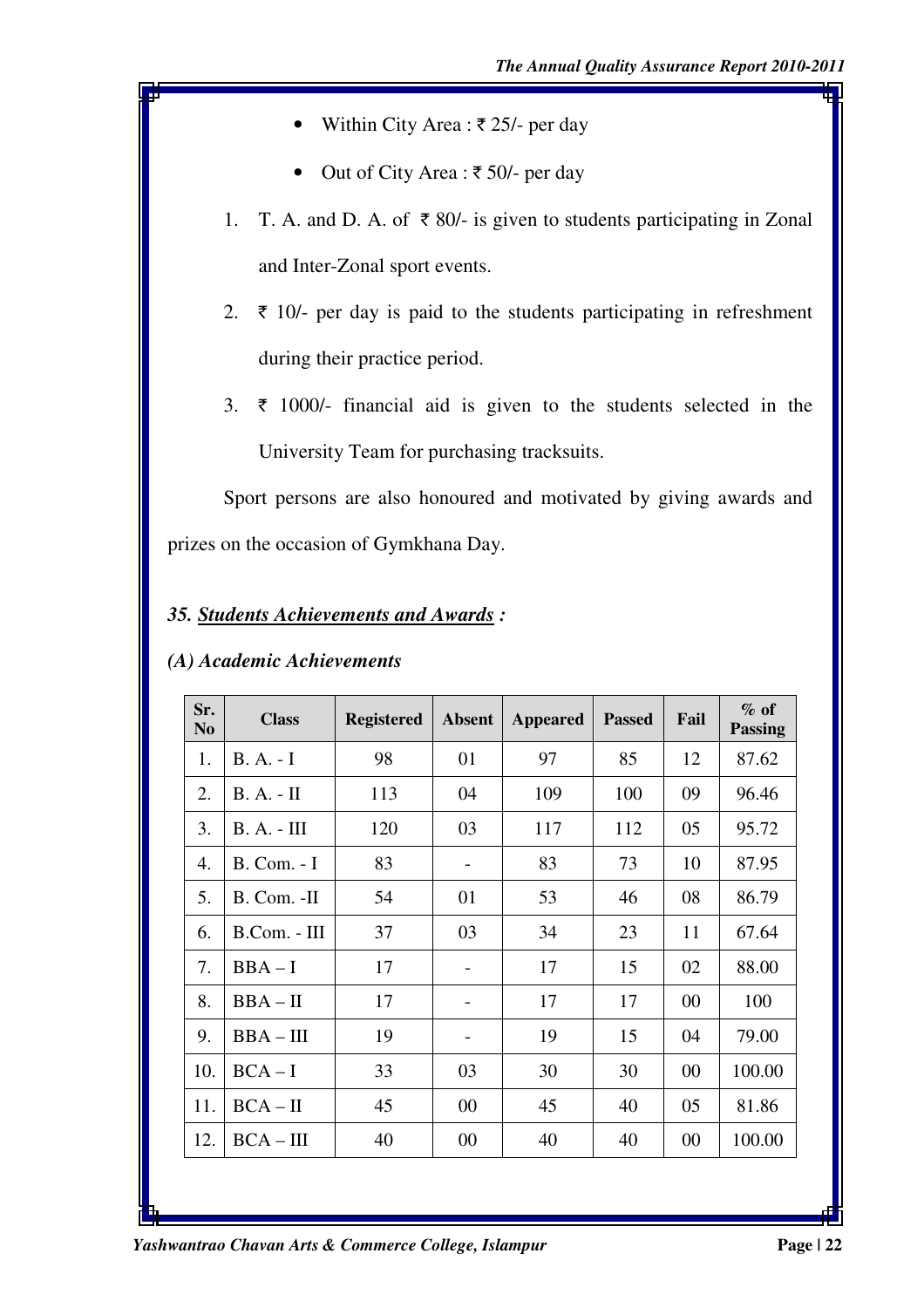# *(B) Extra Curricular Activities*

- 1. **Anjana Alawane** secured the First Rank and got cash prize of Rs.5000 in Essay Competition organized by District Collector, Sangli, on the occasion of 'the Constitution Day'
- 2. **Sandip Patil** got the " Best Handwriting Award"
- 3. **Vinod Kolekar** secured First Rank in Elocution Competition

#### *(B) NSS Activities*

#### *(I) Best NSS Volunteer Awards :*

- (1) Nilesh Haribhau Kadam
- (2) Indrajeet Shahaji Patil
- (3) Amol Jalindra Patil
- (4) Jaydev Sampatrao Patil
- (5) Anushalya Dadaso Kshirsagar

#### *(II) Selection and Participation in National level NSS Camp held at Ratnagiri*

- (1) Suvarna Maruti Varke
- (2) Amol Ashok Pawar

#### *(III) Selection and Participation in State level NSS Camp held at Phaltan*

- (1) Sagar Kadam
- (2) Vijay Kumbhar
- (3) Shridhar Patol
- (4) Vikrant Tate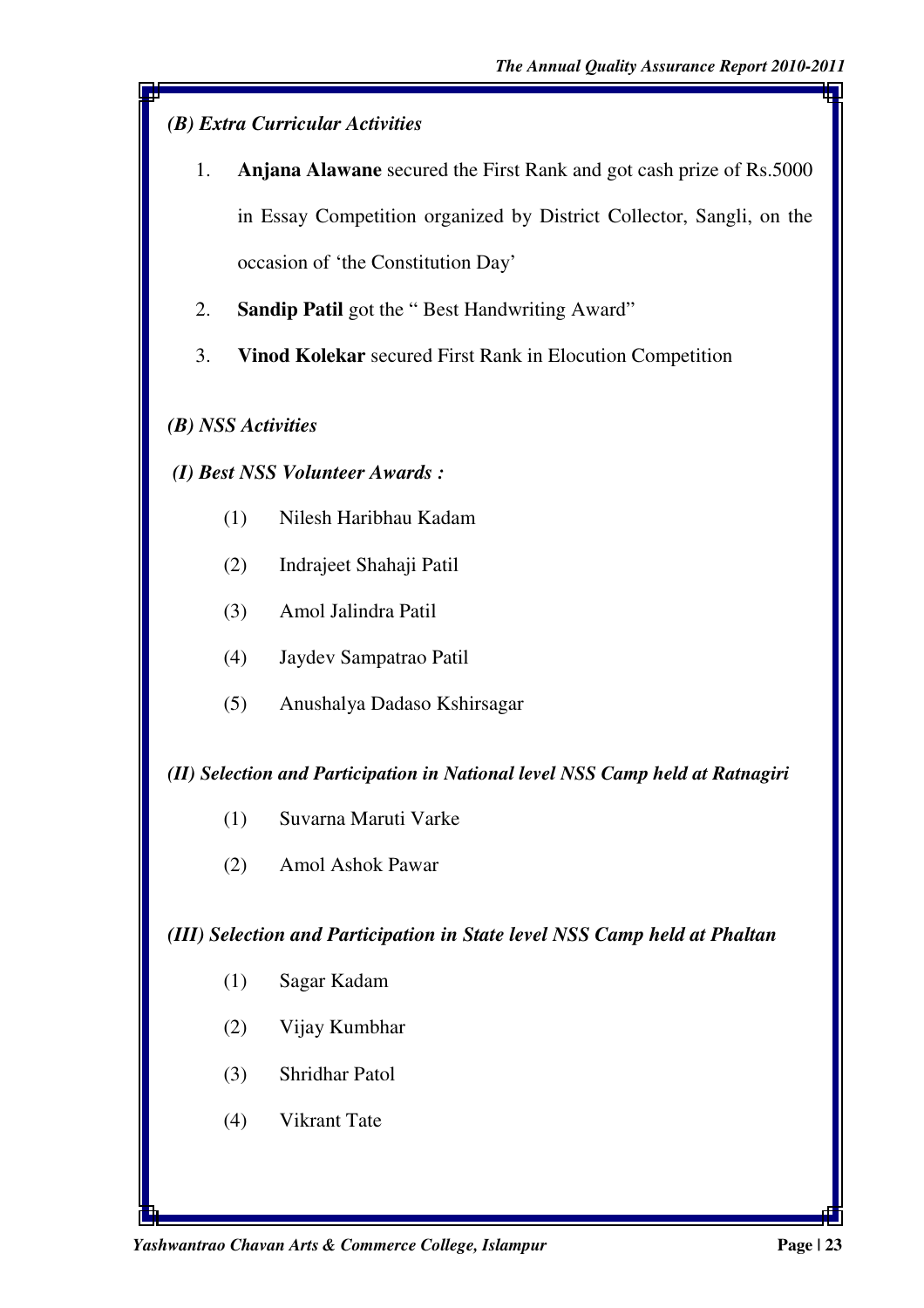*(IV) Selection and Participation in University level NSS Camp held at Saspade* 

- (1) Sagar Jadhav
- (2) Sagar Kadam
- (3) Ramesh Jadhav
- (4) Nivas Desai
- (5) Rizvan Ghanvilkar

#### *(C)Management Events*

Our BBA and BCA students participated in the Management Event called "Vision" organized by Rajarambapu Institute of Technology and secured General Championship. They also got 'Winner Prize" for 'Add-Addict' and 'Role Play'.

#### *36. Activities of the Guidance and Counselling Unit :*

 The institution has established S. D. Patil Career Academy for guidance and canceling service. The Academy guides about employment and career opportunities. It prepares students for the competitive examinations such as MPSC, UPSC, Bank Recruitments, Staff Selection and others. Guidance is provided through guest lectures of the experts in different fields. The academy also provides the scholarship to the socially and economically backword classes as well as meritorious students.

#### *37. Placement Services provided to students :*

The college facilitates the placements of the students through various activities of the 'Career Academy'. It guides students on various career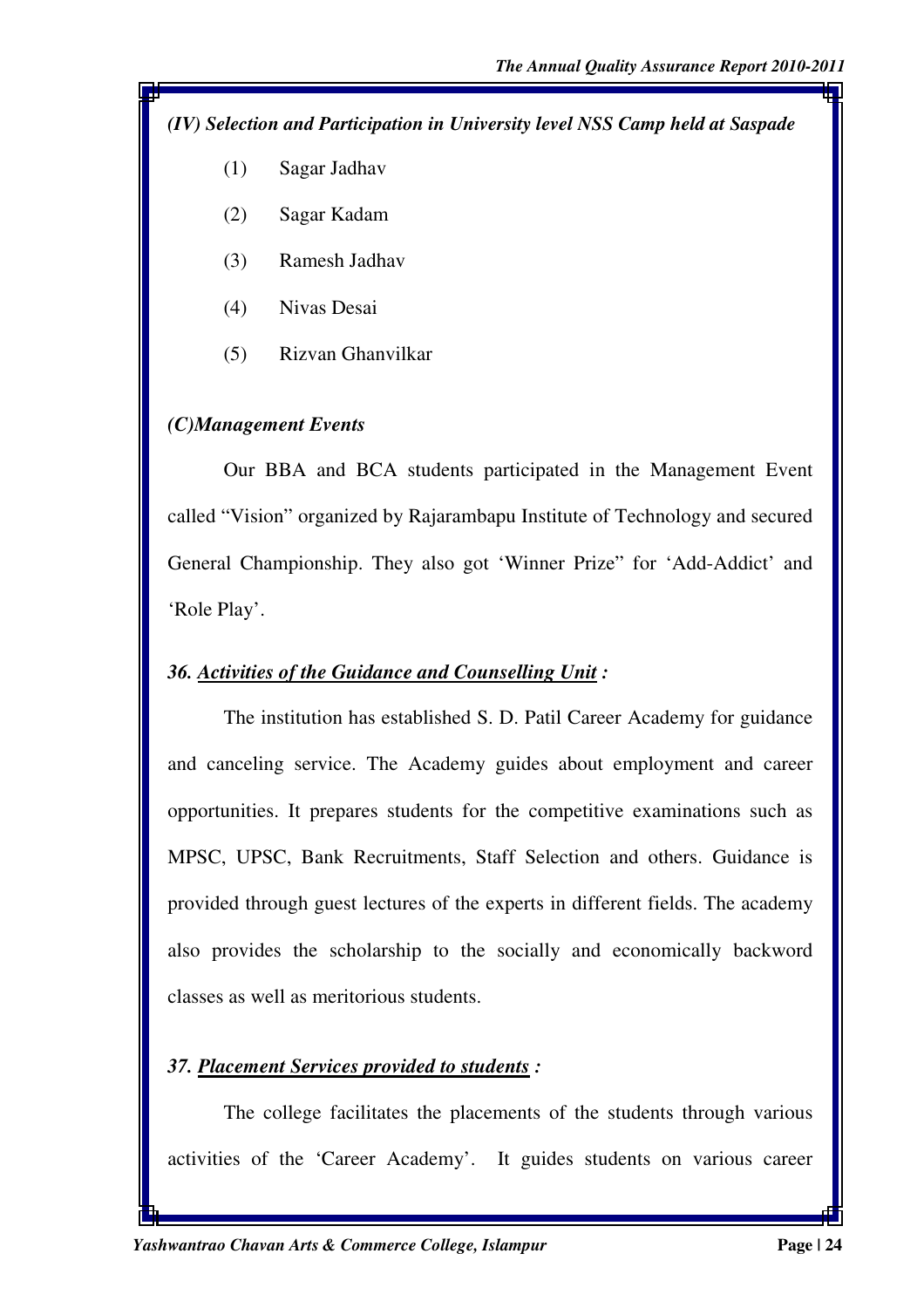development schemes. Students are sent to campus interviews. The mock interviews are also arranged to give skills and techniques of the interview to the students.

#### *38. Development Programme for Non-Teaching Staff :*

The honorary secretary of the institute and the principal of the college give instructions and guide non-teaching staff for their professional development. The non-teaching staff participate in various seminars and conferences.

#### *39. Healthy Practices of the institution :*

In the very beginning of the academic year, General Meeting is held for the planning of the academic, official and extension activities of the college.

All the faculty members' fill in the self-appraisal and self assessment forms annually. The feedback of the students is also conveyed to the faculty for their improvement in their teaching. Various committees are formed for the extracurricular activities.

The college practices the value based education through celebration of national festivals, anniversaries of eminent national leaders and social reformers, guest lectures and several activities of NSS.

The cultural department organizes various competitions and encourages students to participate in competitions. We also organize various activities on 'Teachers Day', 'Hindi Day', 'Traditional Day' and 'Gymkhana Day'.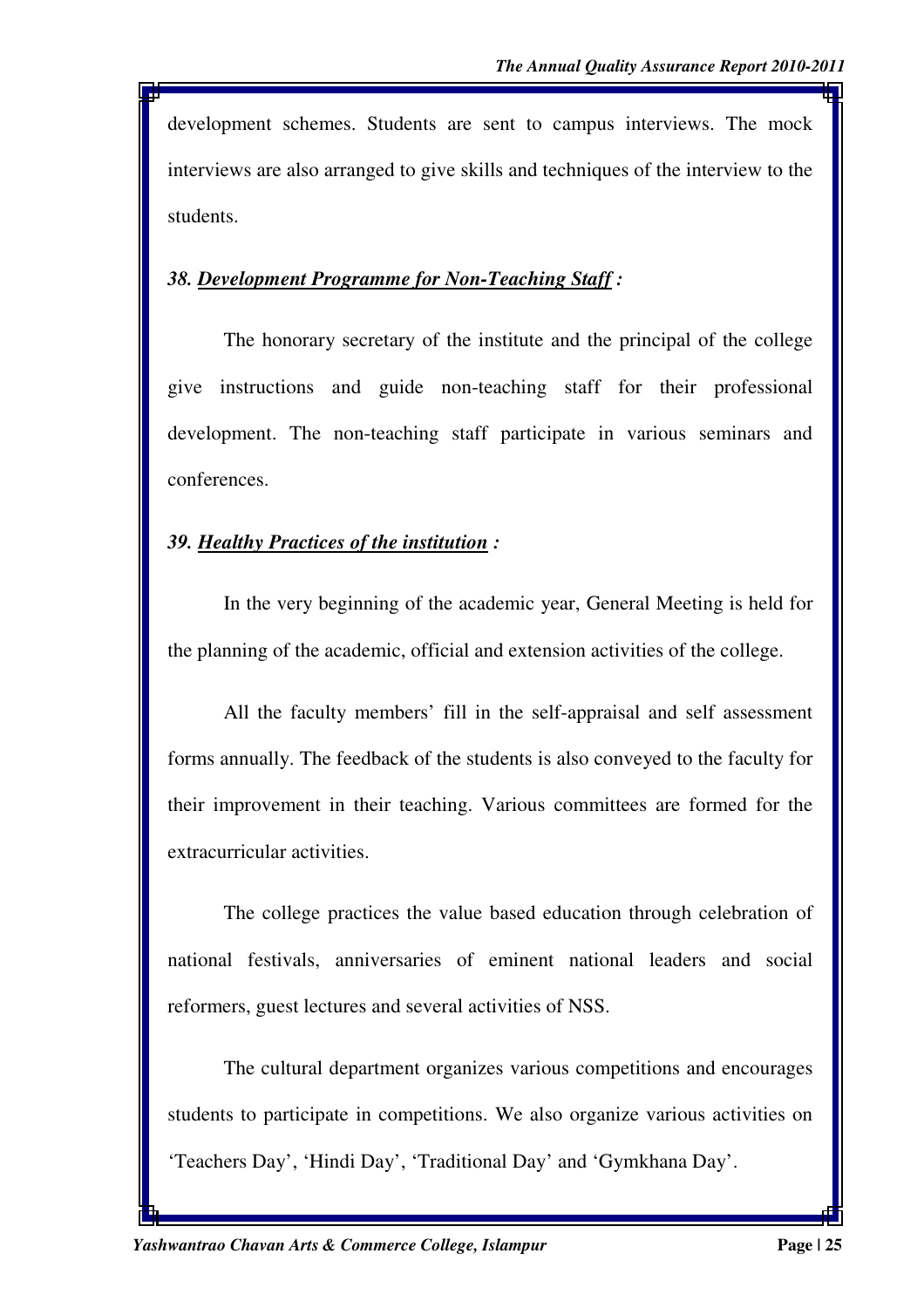Literary Association organizes guest lectures of creative writers. The institution publishes Annual Magazine and Wall Paper.

The faculty members attend seminars, conferences, workshops and present their research papers. They also publish their research articles in national and international journals.

To develop computer culture the institution has provided computer lab with internet facility. The institution helps students to develop their all round personality by combining curricular with co curricular activities

# *40. Linkage development within National / International / Academic / Research Bodies :*

 The institution has developed linkages with various institutes/ organizations/industries to carry out various activities

 The collaborative activities with different organizations help students to seek career guidance and job opportunities. It also provides the practical knowledge to the students.

 The extension activities of NSS are implemented by establishing linkages with Grampanchayat, Taluka Panchayat, Zillah Parishad, and Municipal Corporation

 Journalism Department established linkages with various News Channels and offices of Newspapers.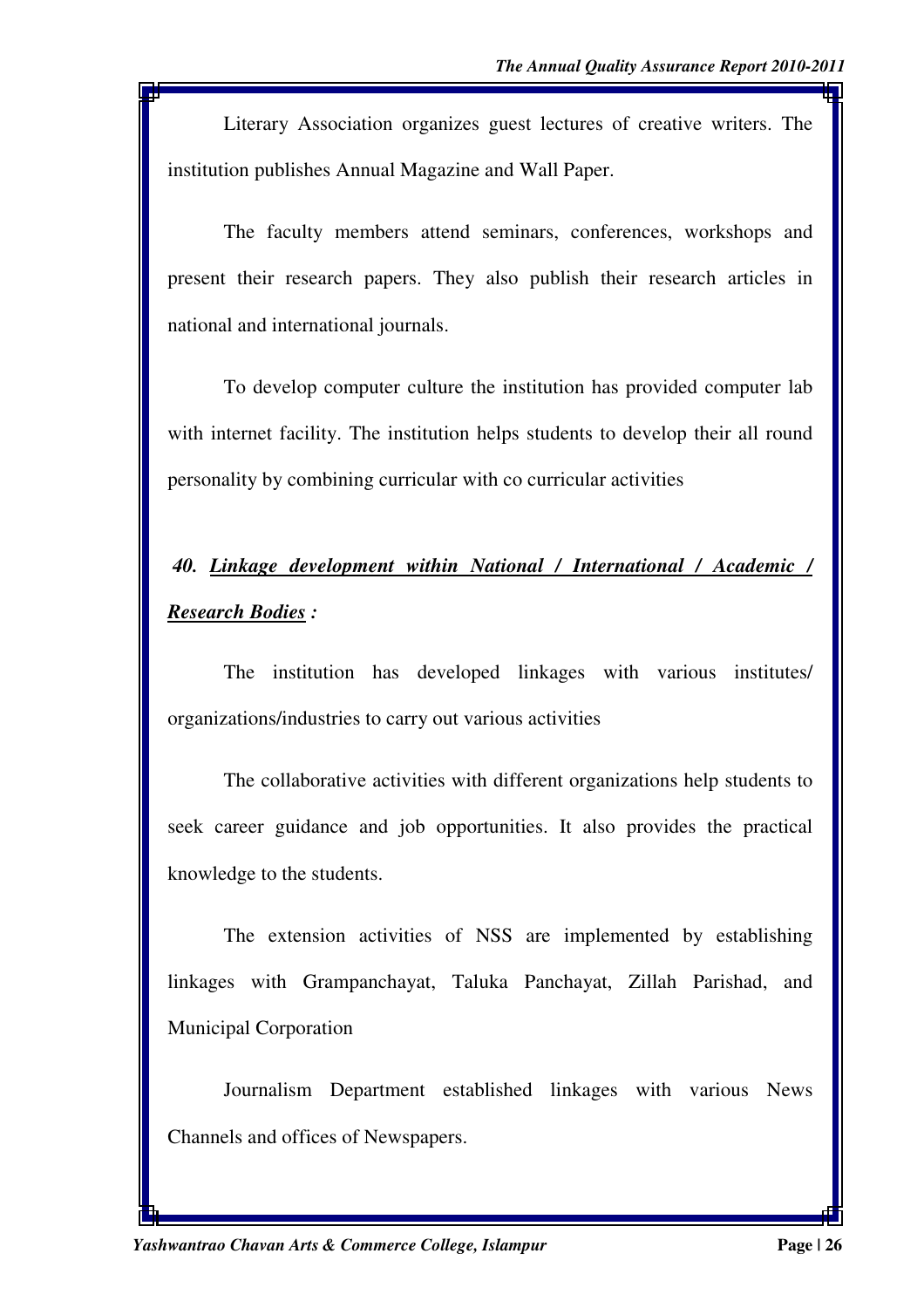

#### ' *Detail Plans of the institution for the next year :*

 Yashwantrao Chavan College (Arts, Commerce, B.B.A and B.C.A) is established to provide the needs of higher education to the students belonging to economically and socially backward classes in rural area. The management, the principal, the teaching and non – teaching staff and students will continue to work cohesively to develop the full potential of the college and to achieve higher efficiency.

## **The future plan of the college**

- 1. The extension and development of the infrastructure,
- 2. The organization of Seminars and Workshops
- 3. To introduce the following career oriented courses
	- a. Spoken English
	- b. Talley
	- c. Basic Beautician Course
- 4. Introduction of 'Book Bank' facility
- 5. Computerization of library
- 6. To organize various extension and collaborative activities
- 7. To motivate the faculty members to attend and present research papers in international conferences and seminars